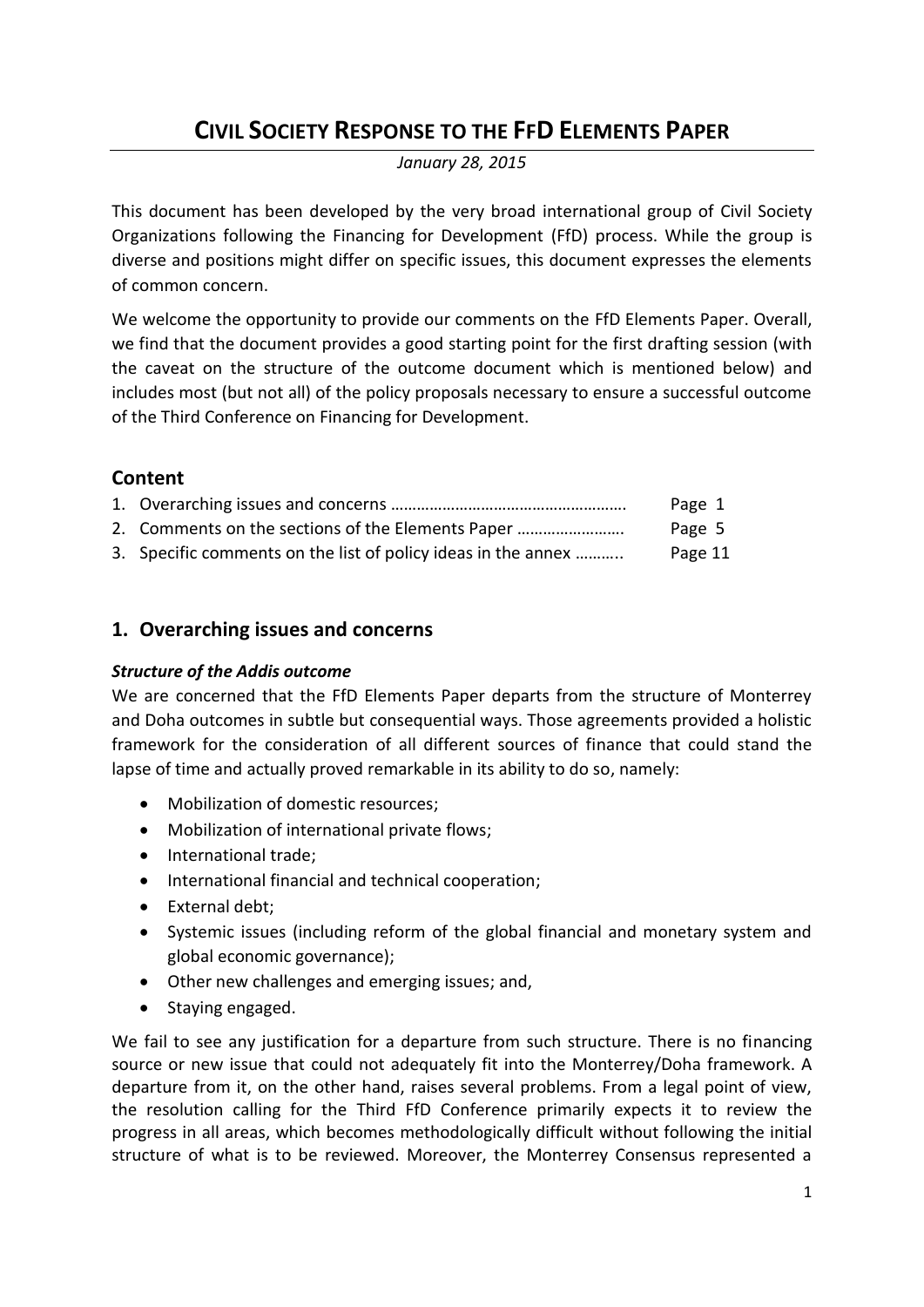delicate balance between views of different clusters of stakeholders about the importance of certain international and national policy issues, balance that a decision to depart from such a structure in the upcoming review risks upsetting.

We would agree it is desirable that decisions taken at the Third FfD Conference in the area of finance show coherence with the Means of Implementation targets for the Sustainable Development Goals (SDGs). However, some stakeholders seem to imply that this would involve changes to the core chapters agreed in Monterrey/Doha. This is not a convincing argument. FfD is a process in its own right, meant to track in a holistic and coherent way progress in the development finance arena. It pre-dates and transcends the MDGs and had its own separate rationale. On the other hand, the SDGs include means of implementation that are non-financial. Deliberations on the Post-2015 Summit Outcome Document will be the proper place to address such means of implementation. This would not only guarantee complementarities between the Post-2015 framework and FfD agenda but also provide space for financial commitments to be adequately tracked and reviewed within the FfD process.

# *Global partnership for development*

The Elements Paper also lacks explicit language on the global partnership for development. We believe that the global partnership for development incorporates key elements under the international development cooperation framework that recognizes the critical importance of North-South cooperation and South-South cooperation alike along with that of the global drivers and determinants that shape national policy space for development.

A global partnership for development should be based on the principle of international solidarity enshrined in multiple international instruments, including the Universal Declaration on Human Rights and the Millennium Declaration. This principle recognises that governments are the principal duty-bearers of human rights obligations and that development assistance is essentially a fulfilment of the duty of States to assist other States in fulfilling their human rights obligations. Key elements of a global partnership for development are: (i) a development-oriented trade regime; (ii) facilitating external debt sustainability; (iii) regulating financial markets, including food and commodity price markets; (iv) affordable access to technology and medicines for developing countries; (v) reforming the international tax system; (vi) monetary system; and, (vii) democratizing global economic governance, particularly in the international financial institutions.

It is imperative to re-claim the term in its original meaning and do not allow it to be utilised only to mean partnerships with the private sector and other external stakeholders. There is in fact the need for a full recognition that such a partnership should include governments of developed and developing countries as well as civil society organizations (CSOs), trade unions, parliaments, local authorities and the private sector. It must be deeply rooted in the principles of democratic ownership with full engagement of all stakeholders (with specific attention to traditionally excluded groups and particularly to gender-based exclusion), inclusivity, transparency and accountability, whereby developed countries take the lead in providing resources and the means of implementation, consistent with the principle of common but differentiated responsibilities.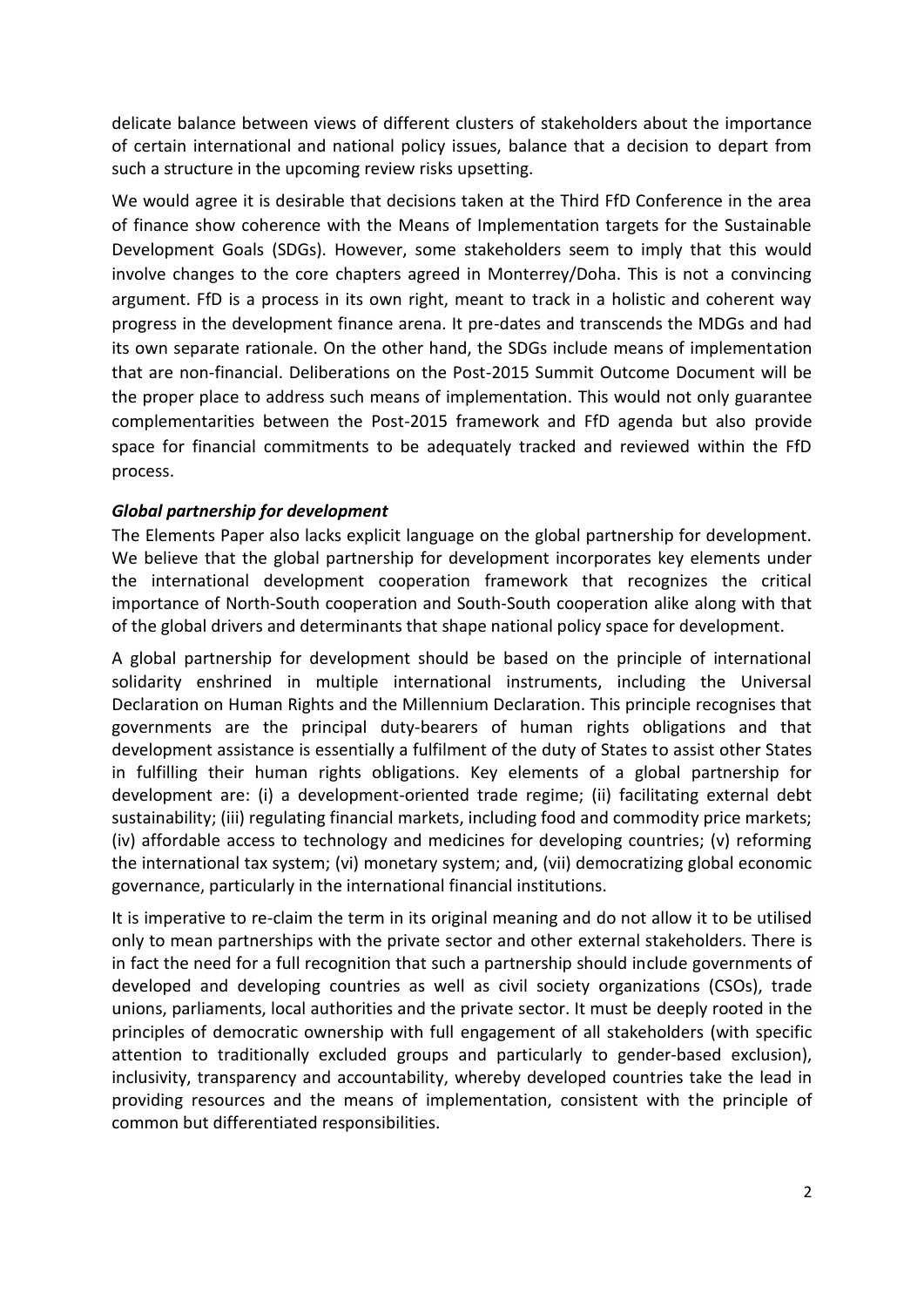On the contrary, the Elements paper conceptualises partnerships in a very narrow sense. Even with regard to such narrow and sector-specific partnerships, it would be essential to establish governance and accountability systems before any such partnership is sanctioned and carried out. There need to be clear criteria, applied *ex ante*, to determine whether a specific private sector actor is fit for a partnership in pursuit of the post-2015 goals. UN member states should be at the forefront of formulating a rights- and criterion-based accountability and governance framework that includes oversight, regulation, independent third-party evaluation, and transparent monitoring and reporting of the partnerships with the private sector.

### *Core principles and elements*

The Elements Paper rightly acknowledges that "The post-2015 development agenda will be implemented primarily at the national and subnational level". National ownership and "solid democratic institutions responsive to the needs of the people" are therefore key. If national ownership, democratic processes and alignment with national priorities are not central to all discussions on financing, as well as to the whole set of goals, the potential for change, which the post 2015 and the FfD agenda truly represents, will not be realized. This requires a systematic understanding of development financing by focusing on inequalities and the continued impact of the global financial crisis that exposed risks and underlying vulnerabilities in the international financial system. The Addis FfD conference should take this vulnerability as the starting point in reforming the institutional structures that govern development financing rather than accepting the current situation as the 'new normal'.

The Rio Principle of common but differentiated responsibilities (CBDR) also applies to the Financing for Development agenda. The principle stipulates that developed countries acknowledge the responsibility that they bear in the international pursuit of sustainable development in view of the pressures their societies place on the global environment and of the technologies and financial resources they command. The principle of CBDR also captures the duality of universality and differentiation, implying that the FfD agenda must be built around universality of issues and differentiation in action. Universality demands an agenda that can and indeed must be a differentiated one.

The FfD outcome in Addis must also attest to the kind of multilateralism required for genuine international development cooperation. Such cooperation should go beyond merely identifying global problems and providing policy prescriptions, and aim at genuine collaboration on the basis of CBDR.

The legitimacy of the Addis process is fundamentally connected to the integrity of its means of implementation (MOI), which encompasses not only financial resources and technology transfer for implementing sustainable and equitable development, but also the structural reform of the international financial and trade systems as upheld by the structure and content of the Monterrey Consensus.

While there are isolated references to the need for consistency with human rights standards, the Elements Paper also fails to recognise that a human rights-based approach to economic policy is necessary for equitable outcomes, as endorsed by the UN Special Rapporteur on Extreme Poverty, among others. Drawing on human rights standards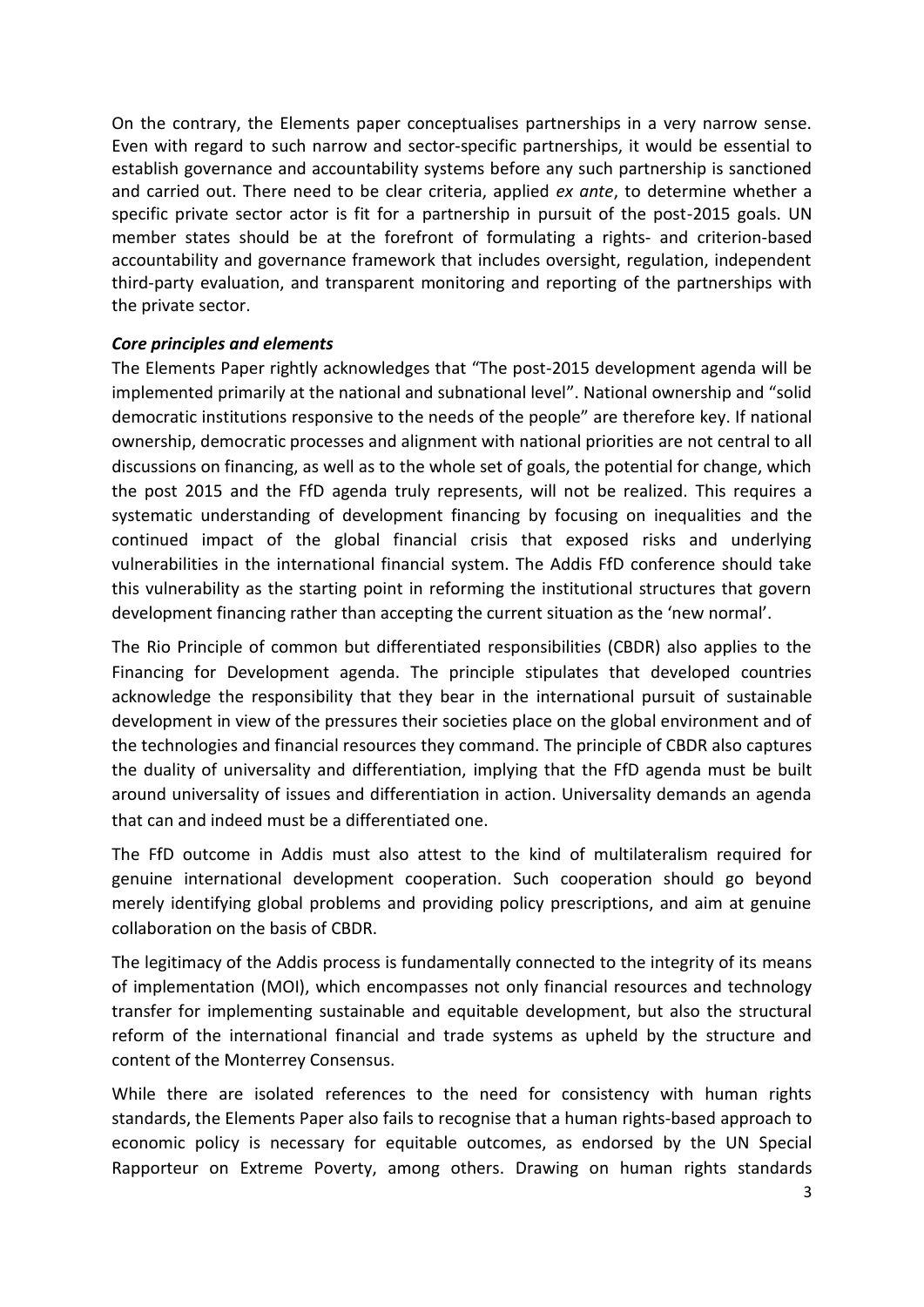provides a clear normative content and validates existing international legal obligations of governments.

In line with the need for a more explicit commitment to human rights and in order to establish synergy with the proposed agenda and its commitment to leaving "no one behind", all the different dimensions of vulnerability and marginalization should be mentioned explicitly. This will improve the understanding of what is meant when reference is made to "inequality" or "marginalized groups". Failure to include this may result in specific groups becoming invisible. The wording used in the report by the ICESDF (Para 27) exploring the link between poverty and vulnerability could be used: "*Close to one billion people continue to live in extreme poverty. Many live marginally above the poverty line and are vulnerable to falling back into poverty when faced with adverse shocks. This vulnerability is often associated with gender, disability, ethnicity, indigenity and geographic location. Additional development challenges include growing unemployment, particularly among youths, as well as challenges associated with growth of cities.*"

While the Elements Paper recognises the importance of transparency in several of the issues areas, proposals and challenges, it fails to explicitly recognise that transparency is an essential pre-requisite for achieving a multi-stakeholder, inclusive global partnership for development. Transparency, openness of data and accessibility of information must be at the heart of the FfD framework, since participation, accountability, and good governance of finance for development can only be achieved if there is transparency in all resource flows, and participation in decision-making processes. The principles of transparency, accountability and participation must be much more strongly emphasised in the overview section of the document, while special attention must be given to strengthening the section on data, monitoring and follow-up. These principles must be bound into all aspects of FfDplanning, budgeting, policy-making and decision-making about financing, not just the monitoring and follow-up mechanisms, and transparency commitments must apply at all levels - local, national and global. Private and non-state financing actors must also be transparent and accountable for their commitments to FfD.

The Elements Paper also fails to explicitly recognise the International Aid Transparency Initiative (IATI) as a potential solution to increase transparency in **all resource flows**. All actors can publish data to the IATI about their financing activities, and many ODA donors, DFIs, NGOs and private actors are already doing so. As a multi-stakeholder initiative, created to serve the information needs of developing countries, it is essential that the IATI be considered for its applicability to many of the challenges put forward in the Elements Paper, particularly relating to data, monitoring and follow-up.

The Elements Paper rightly acknowledges that the financing needs for sustainable development are enormous but its proposal to rely on "global public and private savings" to meet these needs is problematic. The approach of financing development from outside (i.e. international public and private financial flows and PPPs) negates and ignores the need for developing countries to generate resources for development internally through promoting national and regional production and trade. The overt message of private financial flows and PPPs runs counter to the post-2015 agenda that aspires to "transformative change to eradicate poverty".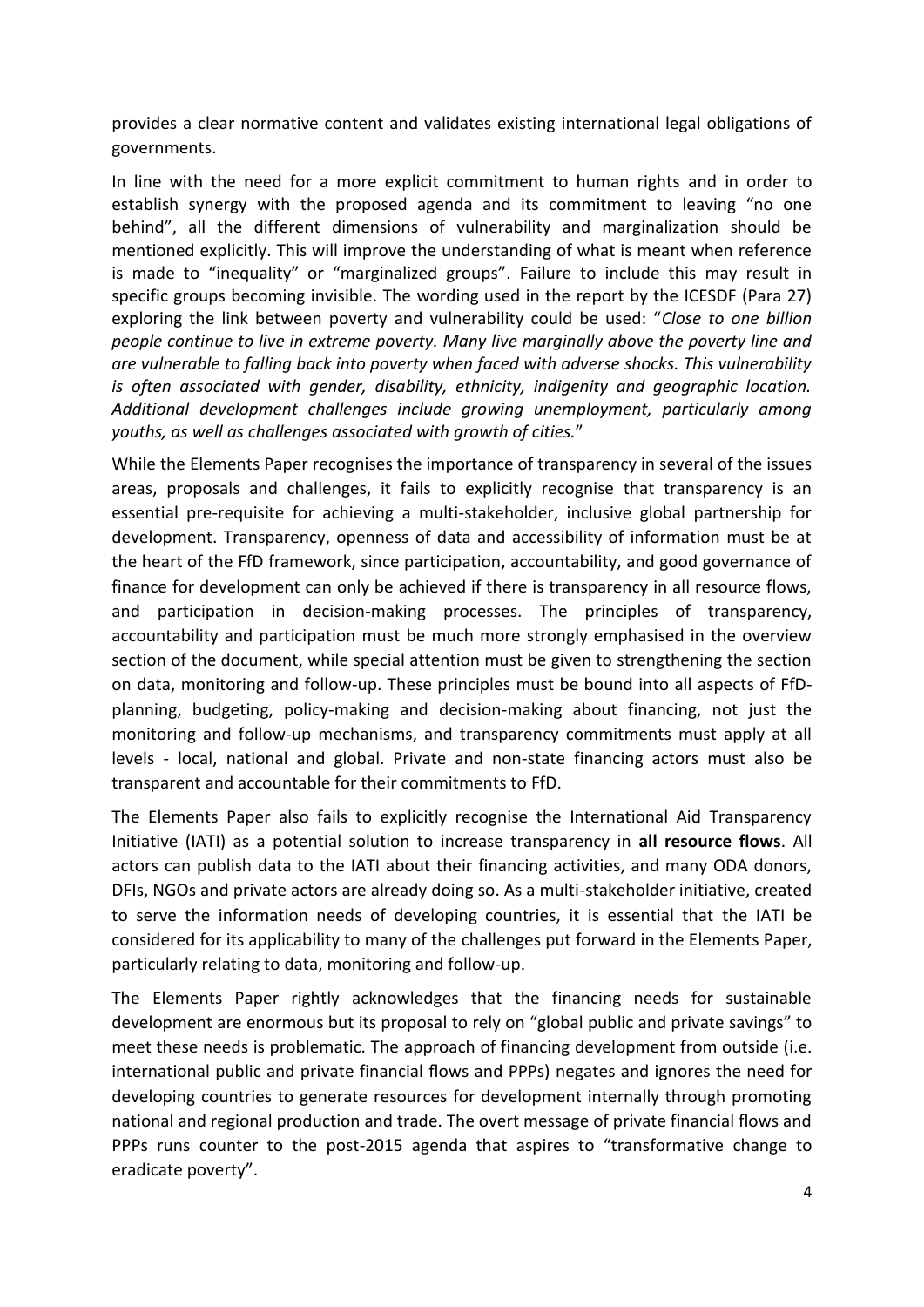# **2. Comments on the sections of the Elements Paper**

# *Domestic public finance*

We would like to highlight the following major challenges, which are missing in the Elements Paper:

- In a globalized economy, no country can tackle tax evasion and avoidance on its own and thus capacity building of tax administrations has to go hand in hand with changes in international and regional tax and fiscal policies and standards;
- More than 100 developing countries are currently not included in the OECD and G20 processes, and even those that have been invited to participate are unable to do so on an equal footing. As long as OECD and G20 are the decision making bodies on international tax standards, the unfair playing field will be maintained and the specific interest and challenges for developing countries will be given less priority;
- Eventually, international cooperation on tax matters will need a legally binding agreement – an international UN tax convention - to ensure a solid framework for the work, including a clear definition of principles as well as implementation of agreements reached;
- Regressive tax policies are drivers of inequality and undermine sustainable development. Tax codes and tax structures are also drivers of gender inequality. Therefore, negotiations about domestic public resource mobilisation must emphasize the importance of progressive taxation and gender-sensitivity. Therefore, negotiations about domestic public resource mobilisation must emphasize the importance of progressive taxation instead of only focusing on the amount of tax collected. The drivers of regressive taxation should also be addressed, including tax related conditions linked to various forms of financing. Furthermore, increasing the tax base in a progressive way would imply shifting the burden of taxes away from people living in poverty, the majority of whom are women, and other marginalized groups at the bottom of the income distribution towards highly profitable sectors;
- Several of the outcomes of the OECD led tax processes, including the process of Automatic Information Exchange and on Base Erosion and Profit Shifting (BEPS), fail to take into account the needs and interests of developing countries. The OECD BEPS process also builds on instruments such as the OECD's Model Tax Treaty, which gives preferential treatment to "residence countries" (mainly OECD member states) at the expense of developing countries (so called "source countries");
- Many developing countries are not able to access the information they need to collect taxes due to lack of international cooperation and "reciprocity-requirements" which they do not have the capacity to fulfil;
- Bank secrecy in intermediate jurisdictions, anonymous shell-companies and lack of transparency in the reporting of multinational companies are key enablers of illicit financial flows;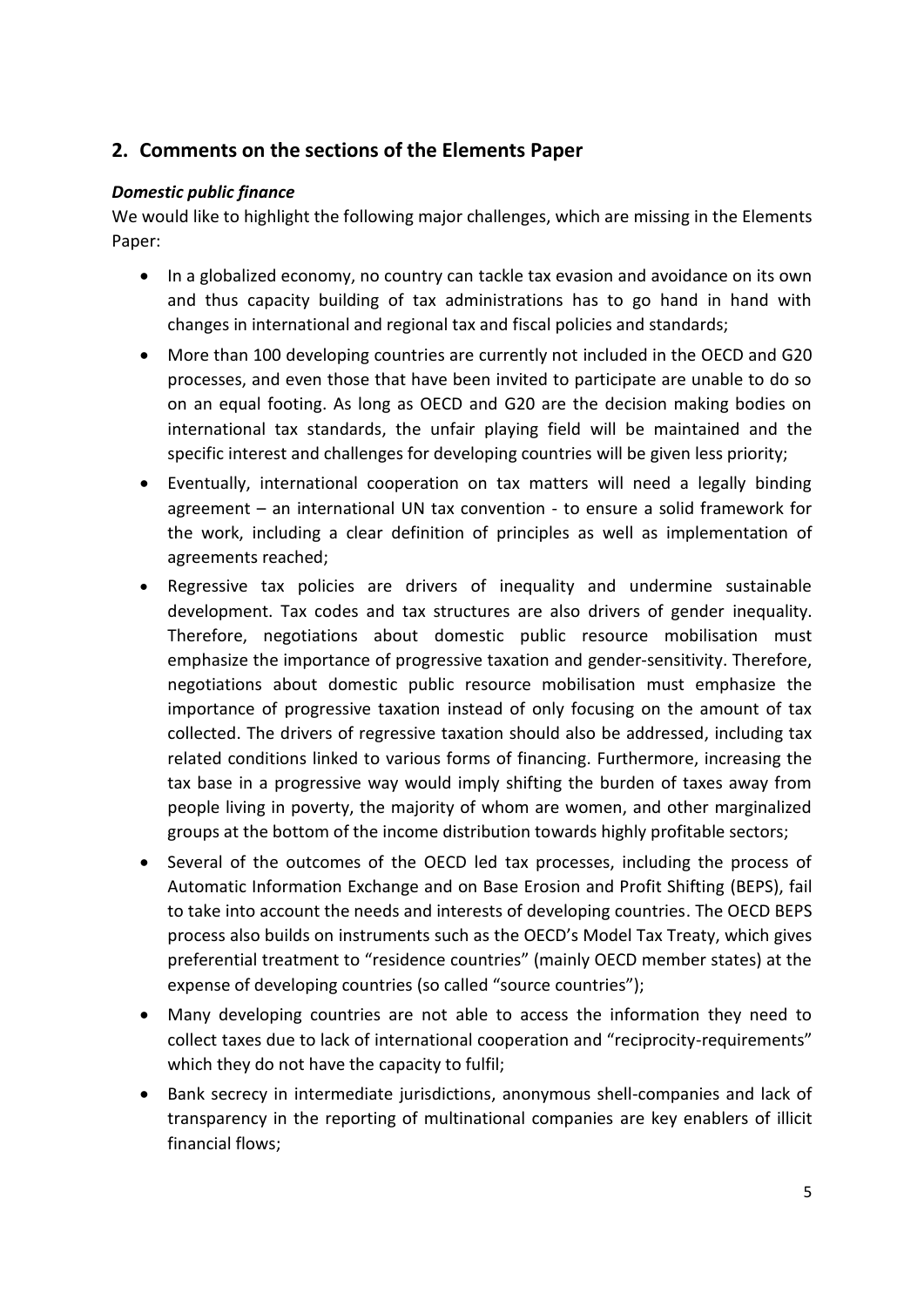- Many developing countries are not benefitting from the extraction and use of their natural resources in large part because of lack of transparency, regulation and fair and effective taxation. These problems also contribute to environmental degradation and abuse;
- Fair distribution of revenues and expenditures in line with the sustainable development goals demands strong and functioning labour market institutions – specifically, minimum wages and the social dialogue;
- Sustainable and equitable economic development is the bedrock of domestic resource mobilisation. Therefore, tax policies should be used as a tool to promote economic development in developing countries; and,
- The Elements Paper recognises the plight of countries dependent on revenue related to commodity exports due to commodity price volatility. The international community should address the issue through stabilisation of commodities and value addition.

# *Domestic and international private finance*

Firstly, we find this heading highly problematic since domestic private finance and international private finance are two very different categories of finance and should be treated as such. This is thus an obvious example why - as highlighted above - it is crucial to maintain the structure from the Monterrey and Doha outcomes.

We strongly welcome the recognition that "it is important to learn from the successes and failures of the past, and in particular, avoid maintaining risk in the public sector while guaranteeing high returns to the private partner."

We would like to highlight the following major challenges, which are missing in the Elements Paper:

- Foreign Direct Investment's (FDI) for-profit nature means it cannot tackle several key issues, including much needed public service provision which is vital for sustainable development;
- Given the key limitations of FDI, such as the fact that it hardly reaches Least Developed Countries unless they are major exporters of natural resources, it has proved very difficult to target FDI towards MSMEs, it is often linked with significant outflows of resources, and thus the critical issue is the quality and development contribution of private flows, more than the quantity;
- A vital measure of FDI's development impact is the opportunity it can create for sustainable and decent employment. To achieve this, it is important to pursue all dimensions of the decent work agenda as they are mutually reinforcing, though in particular it is critical to highlight the importance of labour market institutions, like social dialogue and minimum wage, for cementing positive development impacts of FDI;
- Privatization of public goods such as health, education, water and sanitation threatens availability, accessibility, acceptably and quality of these goods, and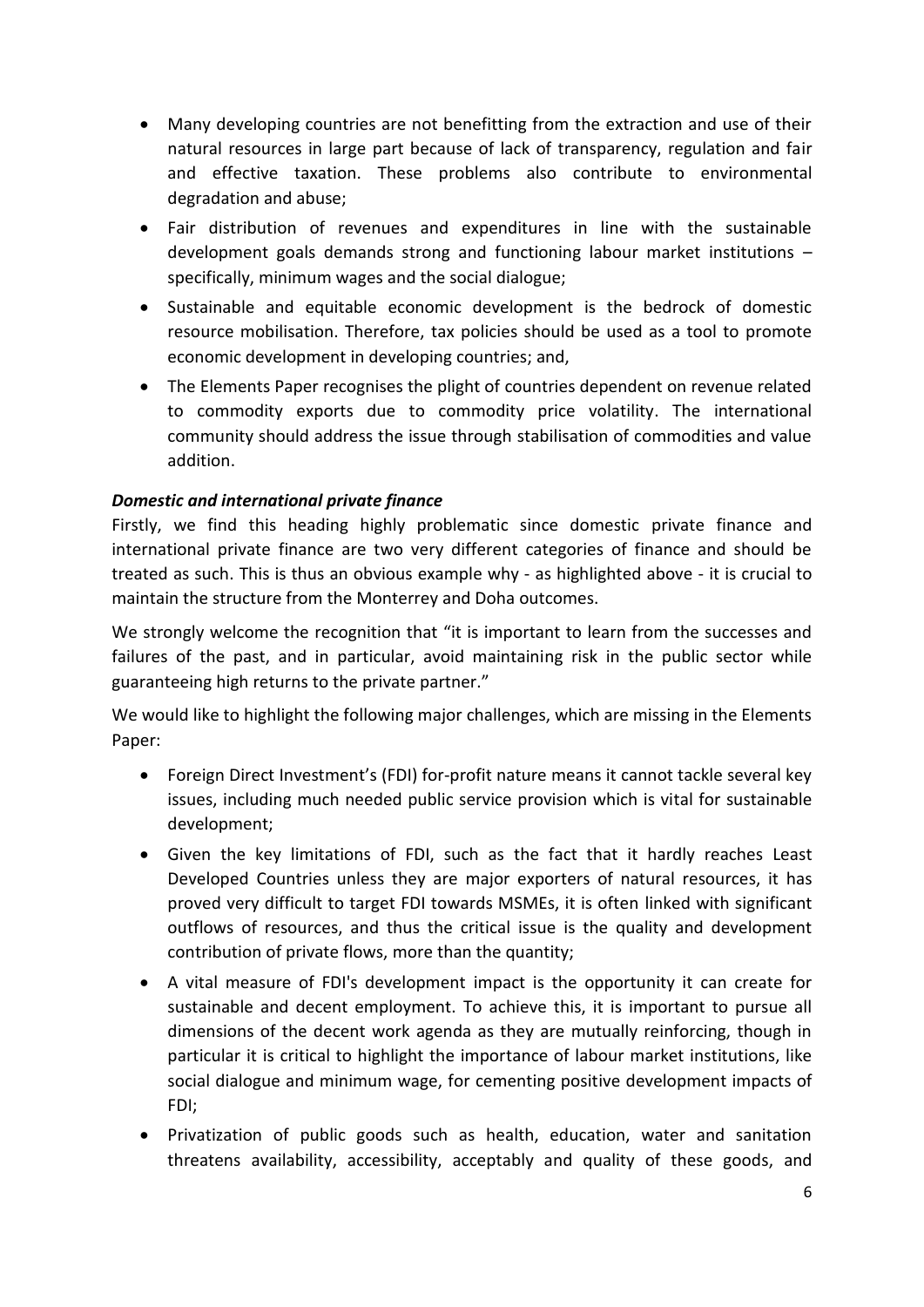increases the overall burden of unpaid care work on women and girls. The profitdriven nature of private sector reduces assess of poor and marginalized communities and can increase territorial and gender inequality: firstly, because to provide services in rural, remote areas or informal settlements is not "cost-efficient"; secondly, because women are overrepresented in low-income households and are most affected by increased tariffs; and, thirdly, because the increase of women's unpaid care work also impacts their possibility to engage in economic, social or political activities;

- Privatization of public goods such as health, education, water and sanitation prevents or reduces access of poor and marginalized communities;
- Limited transparency, corruption and lacking of good governance practices constitute key challenges for the establishment of successful synergies between the public and private sectors. In fact, many investors are actively supporting the idea that there is a positive relationship between improved governance and safeguards and reduced risk/ better and more stable long term returns;
- The lack of transparency and measurement frameworks around private investment flows complicates the measuring of impacts in critical areas including jobs, taxes, and the environment;
- As noted in an OECD discussion paper, "*Private participation in infrastructure can be complex, time consuming and subject to frequent renegotiation and restructuring. PPPs are a modality of procurement that has been hugely unsuccessful in OECD countries and therefore developed countries cooperation ministries should abstain from recommending a mechanism that has not worked in their own countries and developing countries should be very careful in applying it, considering their additional governance difficulties that makes oversight of these highly risky mechanism almost impossible and cost recovery even more difficult*." (1);
- The risks and problems linked with public private partnerships, including the lack of transparency, efficiency, and the risk of strong negative financial impacts on the public sector are likely to further increase as a result of the recent revamping of large infrastructural programmes;
- Unqualified support for greater "ease of doing business" can have deeply problematic social and environmental outcomes, since ease of doing business tends to be synonymous with reductions in corporate income tax and a more lax regulatory environment (consider, e.g. the World Bank's "Doing Business" rankings);
- While remittances are indeed a significant source of GDP in some countries, policies to ease the transfer of remittances must be conditional on commitments to end the exploitation of migrant workers, an increasing proportion of whom are impoverished women. At a minimum, governments should commit to regulating recruitment agencies and eliminating debt bondage.

**.** 

<sup>1</sup> OFFICIAL SUPPORT FOR PRIVATE INVESTMENT IN DEVELOPING COUNTRY INFRASTRUCTURE, Advisory Group on Investment and Development, 21 March 2014, DCD/WKP(2014)2/PROV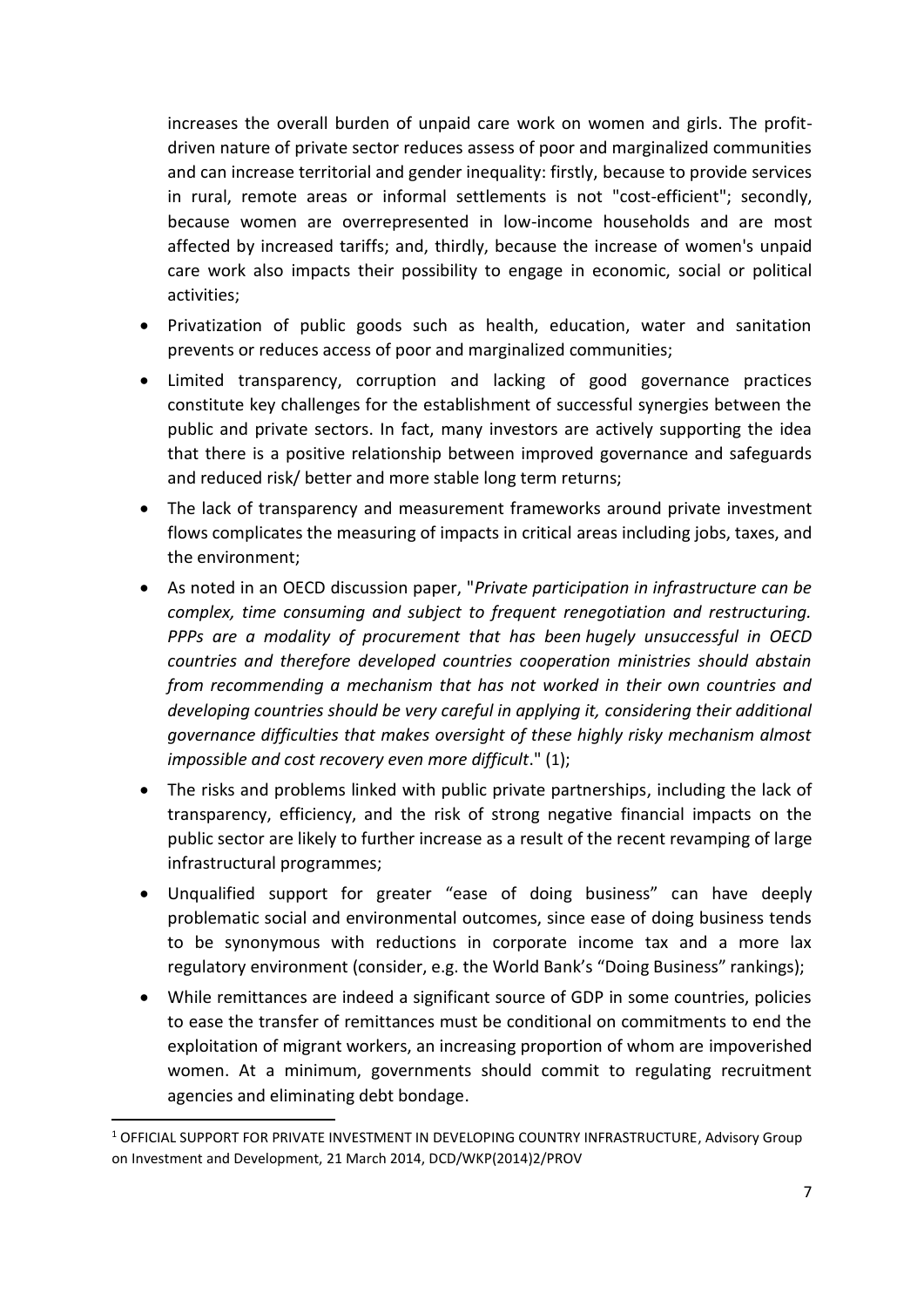# *International public finance*

We would like to highlight the following major challenges, which are missing in the Elements Paper:

- The promises to make aid more effective by improving the quality of aid, using country systems for activities managed by the public sector, reduce transaction costs and improve mutual accountability and transparency, untie aid to the maximum extent - are far from being met;
- Using Official Development Assistance (ODA) to mobilize other flows is not in line with the need to keep ODA well focused on poverty reduction. Furthermore, this catalytic role of ODA can hardly comply with the fundamental transparency and accountability standards to be applied to all development flows;
- Providers are increasingly delivering ODA as loans, which mostly target Middle Income Countries (MICs) and as a result ODA to Least Developed Countries (LDCs) has been declining. There is also no effective debt sustainability framework to protect against irresponsible and predatory lending to developing countries. Other loopholes in ODA reporting rules allow donors to report in-donor costs such as student and refugee costs as well as debt relief as ODA. Reporting of debt relief is problematic as current reporting rules overstate the true value of debt relief. Furthermore, debt relief should be additional to ODA as agreed in the Monterrey Consensus;
- Using public institutions and resources to leverage private finance entails a number of risks. For example, the UN Secretary General highlighted the following in a recent report to the UN's Development Cooperation Forum: "*Lack of clarity about additionality and purpose; limited influence of donors and recipients on investment design and implementation, diminished transparency and accountability, misalignment of private sector and country priorities; danger of increased debt burden; inattention to small- and medium-sized enterprises; the opportunity cost incurred when use of public money to mobilize private resources does not have the same or a larger development impact than if it had been devoted directly to a developmental purpose; and the risks of misappropriation*." The Elements Paper should be cautious about referring to leveraging as a way to make ODA smarter. Smart ODA can be measured by the transformative impact it has on the poorest communities and most commonly discriminated against groups and people not by the additional resources it can mobilise The focus should rather put on making leveraging smarter, hence ensuring it is has a truly transformational development impact for the poorest and is transparent and accountable;
- Important issues such as human rights, gender equality, good governance, environmental protection, comprehensive social protection and democracy will require continuous financing from ODA. The development of specific indicators,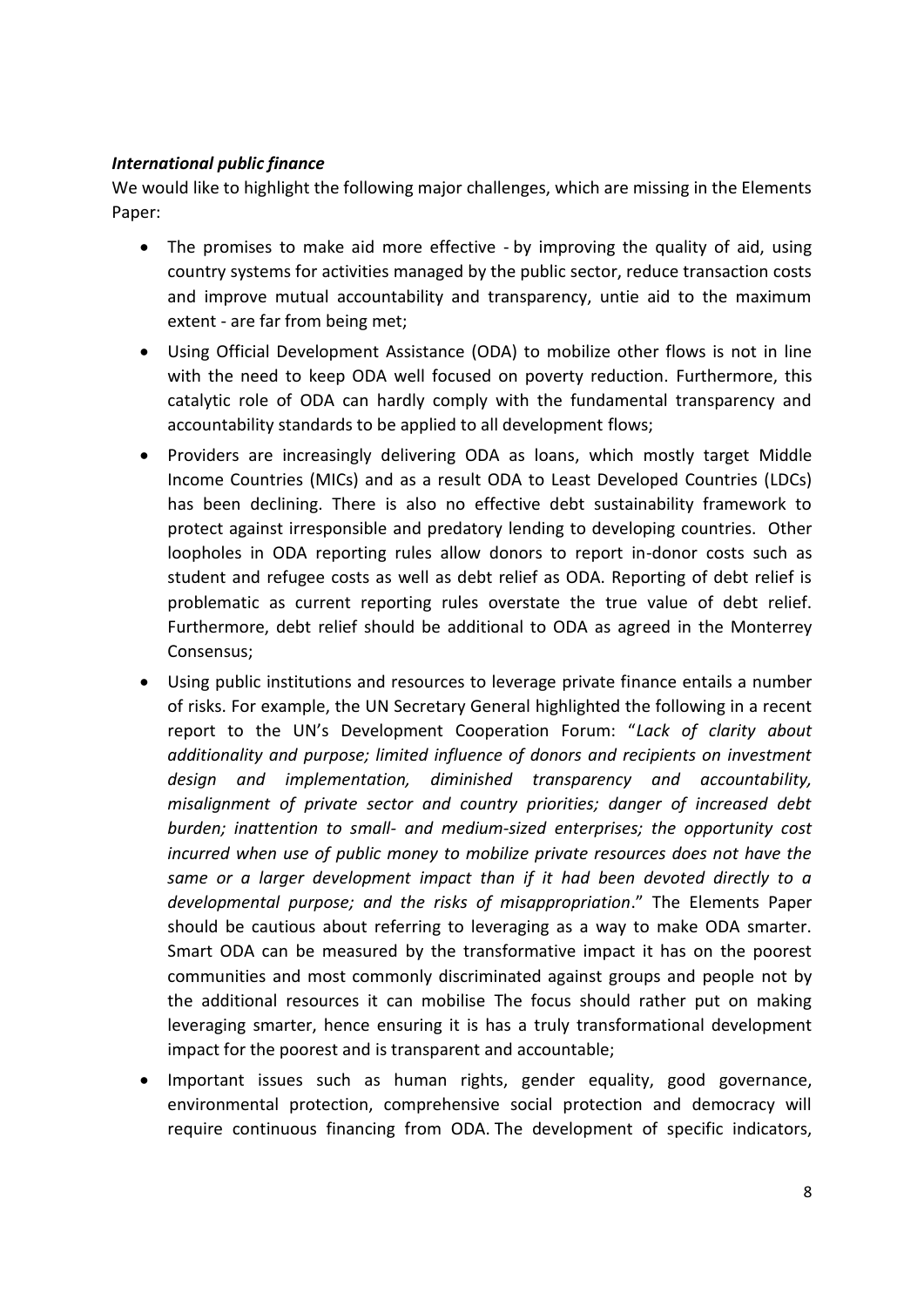tools and methodologies to evaluate the quality and development effectiveness of aid will also be needed;

- The language on safeguards must be stronger to ensure that development assistance activities do not create or perpetuate legal, institutional, attitudinal, physical and information and communication technology barriers to the inclusion and participation of all, including persons with disabilities and other marginalized groups;
- Macroeconomic policy conditions attached to both concessional and nonconcessional international public financing impose fiscal and monetary constraints to growth and development;
- South-South and triangular cooperation, while increasingly important in the rearchitecture of international relations, should never substitute or downplay the importance of historical responsibilities and agreed commitments of North-South development cooperation;
- There is no assurance that the definition of the new measure for ODA (Total Official Support for Development (TOSD)) does not lead to the loading of ODA with disbursements that were not originally within the ODA definition, with an aim to inflating aid so as developed countries appear as if they have reached the 0.7% target. ODA must remain a standalone item within TOSD with an ultimate goal of poverty eradication;
- Blended finance and public-private partnerships is included in the 'private finance' section of the paper. This implies that private actors will be solely accountable for their actions in such partnerships, whereas (as was noted in the ICESDF report) the public sector should be the actor responsible for planning, delivering and monitoring PPPs, designing policy frameworks to ensure that public interests are safeguarded, while private actors comply with these frameworks. This issue should therefore be included in 'International Public Finance'.

# *Trade*

The following major challenges are missing from the Elements Paper:

- While patterns of international trade will need to change to adapt to sustainable patterns of consumption and production, significant transfer of technology and flexibility of trade and investment rules must be applied to ensure that this adaptation does not further impoverish developing countries or lead to new inequalities:
- Aggregate export numbers hide the fact that value added, industrialization, and diversification of trade have stalled or gone backwards in most developing regions;
- Global Value Chains (GVCs) have disabled rather than enabled domestic firms and workers from capturing equitable shares of the gains from trade. Lead companies in the chain have benefitted at the expense of the rest, and the governance of the value chain – a matter of international, not national policy framework – needs to be called into question. They also provide convenient cover for multinational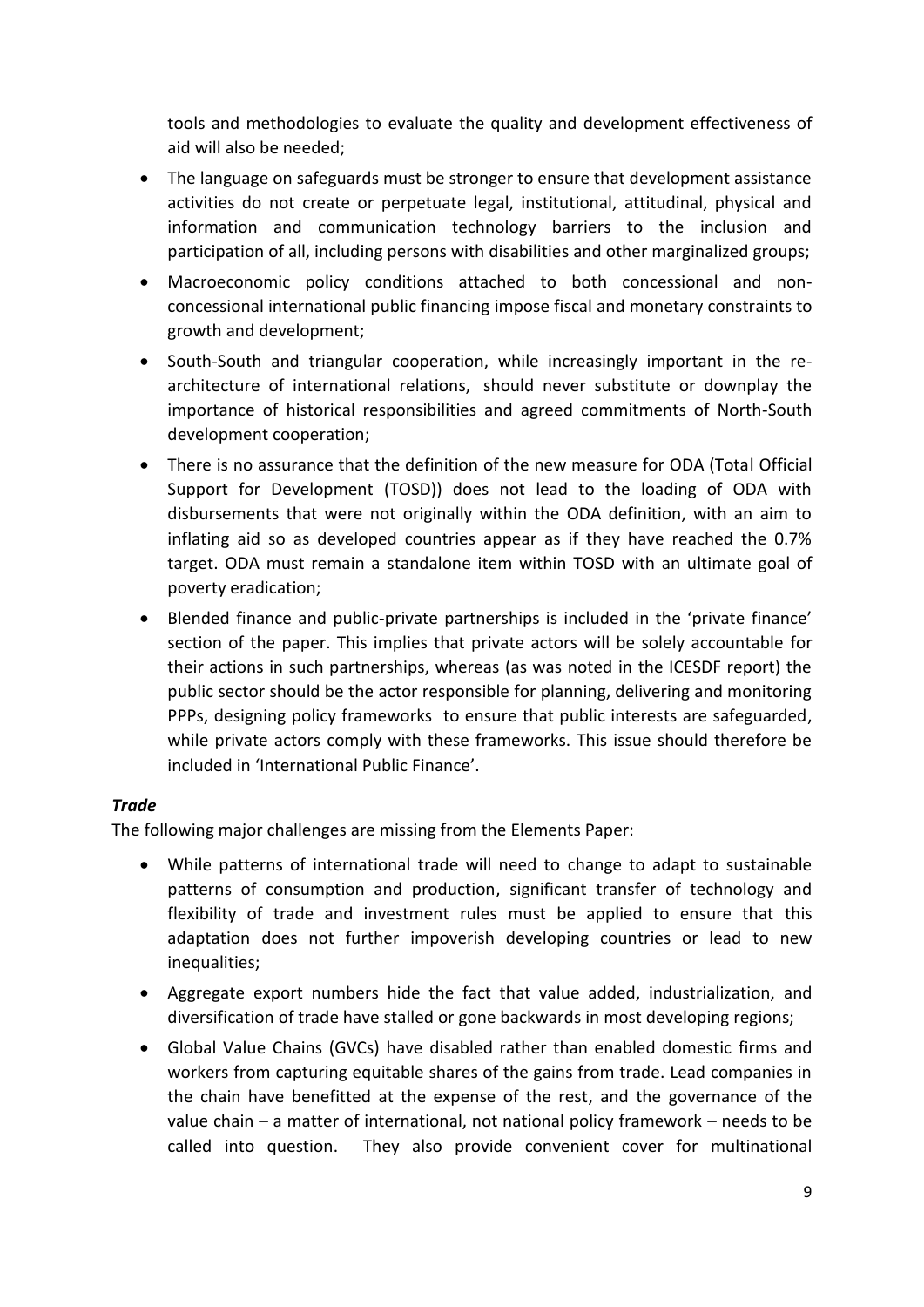corporations (MNCs) in the event of a catastrophe, as in the case of the Rana Plaza disaster, thus necessitating greater measures for accountability along the entire supply chain;

- Domestic trade can be an important stepping-stone towards international trade, but needs to be enhanced. Therefore, both domestic and international trade must be included in the FfD negotiations;
- Regional and interregional agreements have a huge potential to promote regional integration. It is therefore erroneous to state that "Regional and interregional agreements have the potential to fragment the policy environment and undermine sustainable development strategies";
- Developing and promoting Regional Value Chains is important for regional industrialisation;
- Trade is important in all sectors, including goods, services, intellectual property and other trade related areas. Therefore, it is incorrect when the Elements Paper states that: "Trade is particularly important in agriculture and the global food system";
- The Elements Paper states that; "The share of developing countries' exports in the value of total world exports has dramatically increased; however, progress has been uneven, with LDCs, landlocked and Small Islands Developing States (SIDS) especially disadvantaged". It is important to state why they are disadvantaged, i.e. that they are still exporting raw materials. The imports to the LDCs have also increased faster than the exports leading to a trade deficit among many LDCs;
- The Elements Paper states that "LDCs, LLDCs and SIDS and other countries in special situations insufficiently benefit from the international trading system due to capacity constraint as well as to subsidies of richer countries". While these are valid challenges, it must be underlined that it is the imbalances in the whole trading system that is the biggest challenges, as well as the area where issues of interest to developing countries have been dropped off the agenda;
- International investment agreements have provided foreign investors with exceptionally powerful instruments to challenge public interest policies of sovereign states and create exceptional rights for foreign investors, including an investor-state dispute settlement mechanism that discriminates against domestic investors and undermines sovereign rights of governments to take measures in the public interest and to achieve sustainable development. These agreements need to be terminated and replaced by agreements that promote sustainable development and that supports the capacity and right of governments to take measures to achieve this goal.

# *Technology, innovation and capacity building*

The following major challenges are missing from the Elements Paper:

 Governments have so far failed to implement the decision from Rio+20 to "Implement measures to promote, facilitate and finance access to and the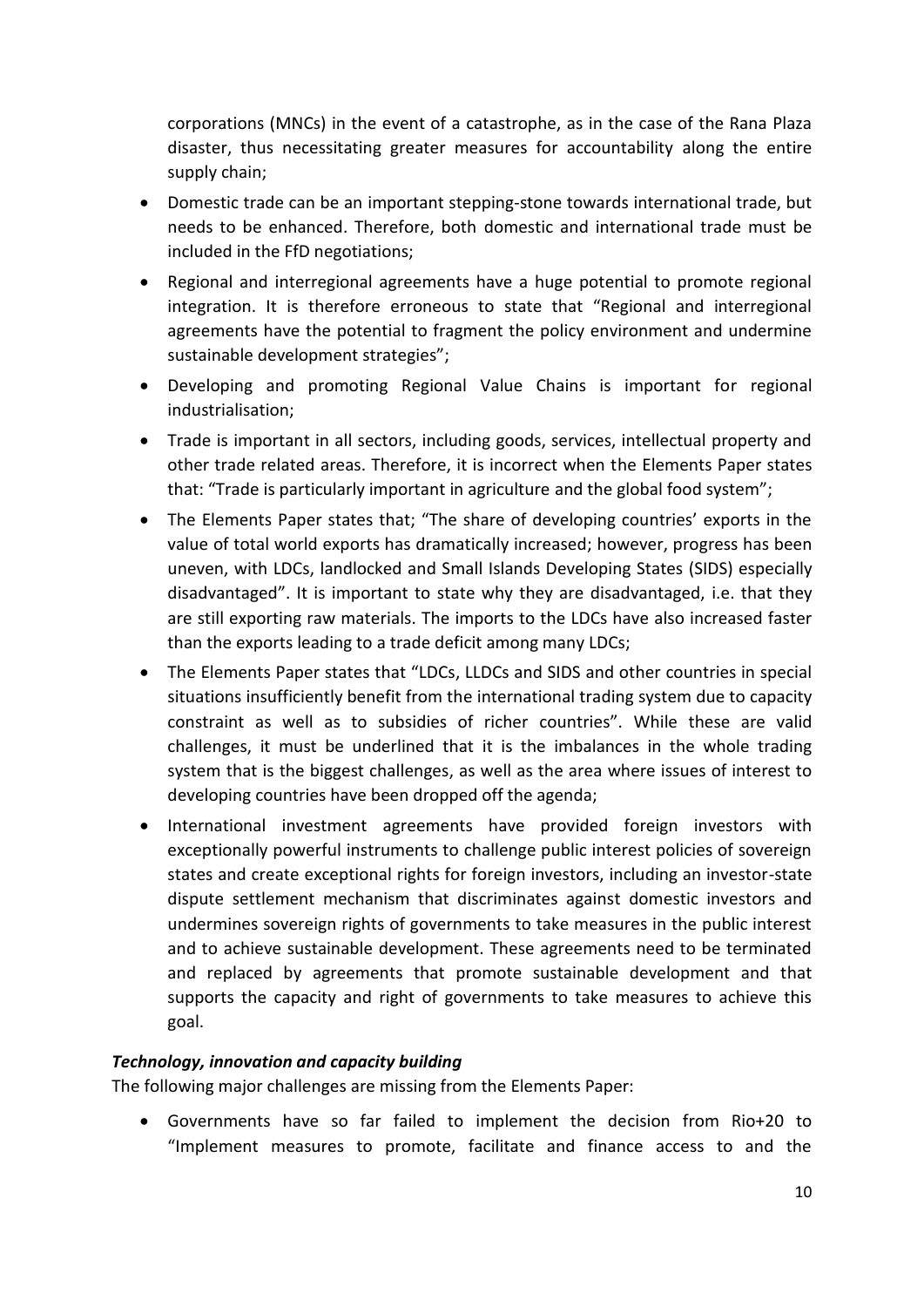development, transfer and diffusion of environmentally sound technologies and corresponding know-how to developing countries, on favourable terms, including on concessional and preferential terms, as mutually agreed."

## *Sovereign debt*

Firstly, we find this heading highly problematic since the focus on "Sovereign" debt can lead to a lack of awareness of the financial risks associated with private debt. In line with titles of the Monterrey and Doha outcomes, the Addis conference must therefore focus on "External Debt" rather than "Sovereign Debt".

The following major challenges are not mentioned:

- The HIPC and MDRI initiatives failed to reach all countries which were in need of debt relief and came with conditionality that increased debt vulnerability;
- It will not be possible to resolve current debt crises and prevent new ones unless debt audits, principles for responsible lending and borrowing as well as a debt restructuring mechanism are introduced;
- The outcomes from both Monterrey and Doha include clear commitments to an international debt workout mechanism, but governments have so far failed to implement this commitment.

### *Systemic Issues*

The following major challenges are not mentioned:

- Post-crisis reforms have failed to prevent the presence of institutions whose relative size will not allow failure to be contained without risk to the economy and vital banking services;
- Capital requirements continue to be weighted by the banks themselves;
- Special Purpose Entities (SPEs) in the shadow banking system disrupt lead to large overestimations of FDI flows. They are furthermore being abused for tax avoiding purposes;
- Separation between investment and commercial banking went half-way and has too many loopholes to be effective and prevent speculation by financial firms relying on the public safety net;
- Rules to regulate derivatives markets have been insufficient to stop fuel and food speculation, and the problem is spreading in to other commodities;
- Establishing mechanisms to bring greater stability to exchange rates of reserve currencies and prevent competitive devaluations and currency wars, such as those seen during the recent financial crisis.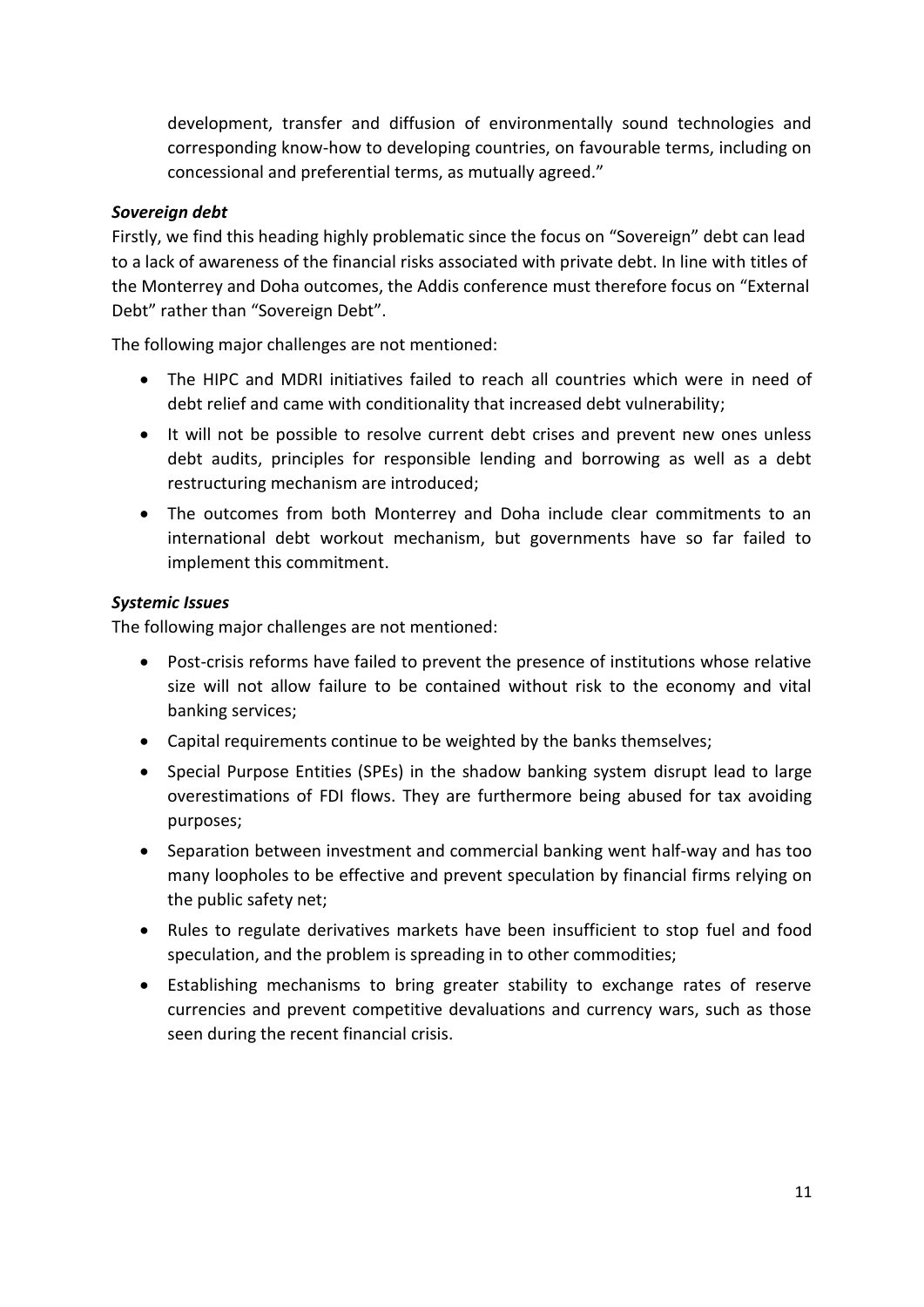## *Monitoring, data and follow-up*

The following major challenges are not mentioned:

- Many stakeholders in developing countries do not have access to timely, accessible or forward looking information on resource flows. This includes decision-makers at subnational level who need the information for planning and delivery of services. In many developing countries, resources for development flow in from a wide range of actors. This data is not able to be combined, compared or analysed either by decision makers or by civil society. The IATI is one concrete solution to this;
- Data on poverty, needs and human development indicators are currently poor, out of date, not disaggregated or detailed enough and do not tell us whether existing finance is responding to needs in many countries. There is very little data on which to base top-level financing targets; and especially little evidence in this data on the impacts of flows, particularly private flows. National statistical offices in many countries are currently lacking in capacity or resource to collect, use, analyse and disseminate data to citizens, policy-makers and decision-makers. This hampers national planning for development and means that any financial targets for spending will be based on little accurate data. The 'data revolution' therefore must be a high priority for discussion in FfD;
- Consequently, there needs to be a commitment by national governments to systematically publish – in acceptable and accessible open data formats – accurate, timely and (as far as possible) standardised and comparable revenue and expenditure data, including publication of at least five key budget documents;
- Many international goals and commitments, including a number of those contained in the Monterrey and Doha outcome, have been left without any follow-up mechanisms and have never been implemented by governments;
- Lack of clear indicators often make monitoring of international commitments and decisions difficult;
- The monitoring of illicit financial flows as well as tax avoidance, tax capacity and the resulting 'tax gap' are complicated by lack of transparency and lack of coordination by the United Nations;
- Tax per GDP ratios fail to differentiate between regressive taxes, which create inequality and undermine development, and progressive taxes. Monitoring of taxation must also differentiate natural resource revenues, and all types of tax categories.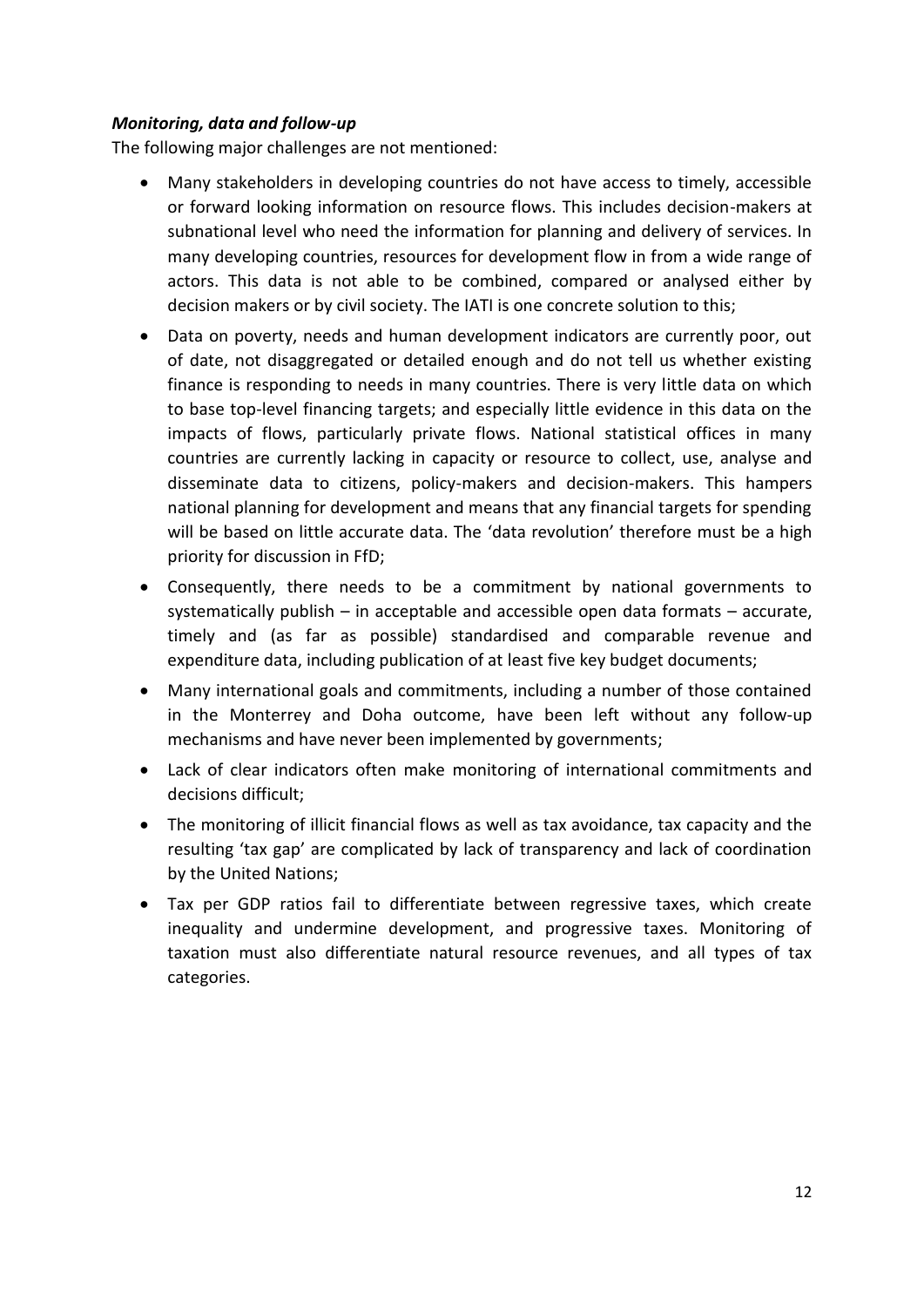|  |  | 3. Specific comments on the list of policy ideas in the annex |  |  |  |  |  |  |  |  |  |  |
|--|--|---------------------------------------------------------------|--|--|--|--|--|--|--|--|--|--|
|--|--|---------------------------------------------------------------|--|--|--|--|--|--|--|--|--|--|

| <b>Policy proposal</b>                                                                                                                             | <b>Recommendation</b>                                                                                                                                                                                                                                                                                                                                                                                                                                                            | <b>Explanation</b>                                                                                                                                                                                                                                                                                                                                                                                                                                                                                                                                                                                                                                                                                                                                                                                    |
|----------------------------------------------------------------------------------------------------------------------------------------------------|----------------------------------------------------------------------------------------------------------------------------------------------------------------------------------------------------------------------------------------------------------------------------------------------------------------------------------------------------------------------------------------------------------------------------------------------------------------------------------|-------------------------------------------------------------------------------------------------------------------------------------------------------------------------------------------------------------------------------------------------------------------------------------------------------------------------------------------------------------------------------------------------------------------------------------------------------------------------------------------------------------------------------------------------------------------------------------------------------------------------------------------------------------------------------------------------------------------------------------------------------------------------------------------------------|
| <b>Overview</b>                                                                                                                                    |                                                                                                                                                                                                                                                                                                                                                                                                                                                                                  |                                                                                                                                                                                                                                                                                                                                                                                                                                                                                                                                                                                                                                                                                                                                                                                                       |
| Adopt national sustainable<br>development financing<br>strategies to finance NSDS                                                                  | <b>KEEP</b>                                                                                                                                                                                                                                                                                                                                                                                                                                                                      |                                                                                                                                                                                                                                                                                                                                                                                                                                                                                                                                                                                                                                                                                                                                                                                                       |
| Ensure significant<br>mobilization of resources<br>from all sources, including<br>through enhanced<br>development cooperation                      | AMEND by replacing<br>"enhanced" with "effective"                                                                                                                                                                                                                                                                                                                                                                                                                                | See previous comments about improper<br>terminology such as "smart aid" and the<br>likes.                                                                                                                                                                                                                                                                                                                                                                                                                                                                                                                                                                                                                                                                                                             |
| <b>Domestic public finance</b>                                                                                                                     |                                                                                                                                                                                                                                                                                                                                                                                                                                                                                  |                                                                                                                                                                                                                                                                                                                                                                                                                                                                                                                                                                                                                                                                                                                                                                                                       |
|                                                                                                                                                    | Raising public revenue, including through improved tax administration                                                                                                                                                                                                                                                                                                                                                                                                            |                                                                                                                                                                                                                                                                                                                                                                                                                                                                                                                                                                                                                                                                                                                                                                                                       |
| Set a target for general<br>government tax-to-GDP<br>ratios                                                                                        | <b>DELETE</b>                                                                                                                                                                                                                                                                                                                                                                                                                                                                    | Although a tax/GDP measure could be<br>useful for analytical purposes, a target can<br>create a race to increase tax/GDP without<br>taking in to account that some tax policies<br>have negative impacts on development.<br>Therefore, it can lead to the introduction<br>of more regressive tax policies which<br>increase inequality. There is also a risk that<br>fulfilment of the tax/GDP target will<br>become a condition of loans, ODA, etc.,<br>and that such requirements will be difficult<br>for least developed countries to achieve.                                                                                                                                                                                                                                                    |
| Increase ODA for tax capacity,<br>and strengthen technical<br>assistance                                                                           | AMEND by adding "while<br>assuring that that all capacity<br>building and technical<br>assistance are demand driven,<br>in line with national strategies<br>and priorities and not used to<br>promote specific types of tax<br>policies"                                                                                                                                                                                                                                         |                                                                                                                                                                                                                                                                                                                                                                                                                                                                                                                                                                                                                                                                                                                                                                                                       |
| Using tax and expenditure policies to address inequalities                                                                                         |                                                                                                                                                                                                                                                                                                                                                                                                                                                                                  |                                                                                                                                                                                                                                                                                                                                                                                                                                                                                                                                                                                                                                                                                                                                                                                                       |
| Analyse and publish the<br>distributional implications of<br>tax policies, and minimise<br>regressive effects, in line with<br>country preferences | AMEND to "Publish the<br>distributional implications of<br>tax policies and remove<br>regressive policies" and add<br>"States must review tax<br>structures, codes and<br>instruments for explicit and<br>implicit gender bias and ensure<br>they do not reinforce existing<br>gender inequalities, including<br>through their impact on unpaid<br>care work".(Report of the<br>Special Rapporteur on Extreme<br>Poverty and Human Rights,<br>2014, A/HRC/26/28, 2014, p.<br>20) | Progressive tax systems and pro-poor and<br>gender sensitive redistribution are key to<br>tackle inequality. Since regressive tax<br>structures have disproportionate negative<br>impacts on women, states should increase<br>the tax base in a progressive way, based on<br>reviews to identify explicit and implicit<br>human rights and gender impacts to<br>ensure they do not reinforce existing<br>gender and other inequalities, including<br>through their impact on unpaid care, paid<br>work and unpaid labour. This would imply<br>shifting the burden of taxes away from<br>women, people living in poverty and other<br>commonly marginalized groups such as<br>gays, lesbians and trans who often are at<br>the bottom of the income distribution<br>towards highly profitable sectors. |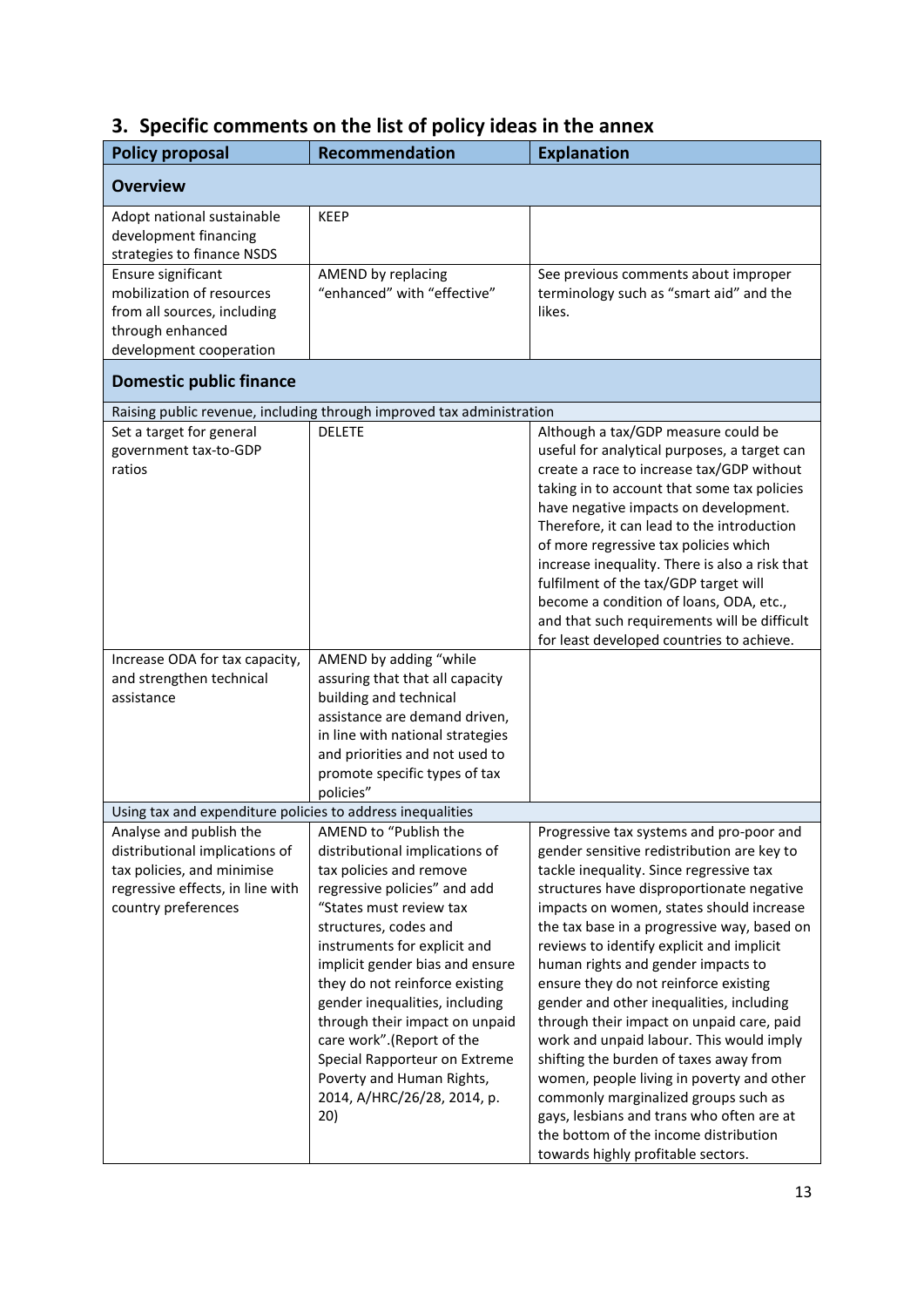|                                 | Insuring the public share of economic rents in resource-rich countries is equitable and stable |                                                                                |
|---------------------------------|------------------------------------------------------------------------------------------------|--------------------------------------------------------------------------------|
| Set up commodity                | <b>KEEP</b>                                                                                    |                                                                                |
| stabilization funds             |                                                                                                |                                                                                |
| Develop an agreed set of        | AMEND by adding "including a                                                                   | Developing principles is good, but the                                         |
| principles for concession and   | minimum percentage for                                                                         | operationalization needs to be explicit.                                       |
| royalty agreements.             | revenue generated to be                                                                        |                                                                                |
|                                 | transferred to the public                                                                      |                                                                                |
|                                 | sector."                                                                                       |                                                                                |
| Strengthen government           |                                                                                                |                                                                                |
| capacities to successfully      |                                                                                                |                                                                                |
| participate in the extractives  |                                                                                                |                                                                                |
| sector.                         |                                                                                                |                                                                                |
|                                 | Mainstreaming sustainable development criteria in revenues and expenditures                    |                                                                                |
| Ensure functioning labour       | ADD                                                                                            |                                                                                |
| market institutions, like       |                                                                                                |                                                                                |
| minimum wage and social         |                                                                                                |                                                                                |
| dialogue to maximize            |                                                                                                |                                                                                |
| development impact of           |                                                                                                |                                                                                |
| revenues and expenditures       |                                                                                                |                                                                                |
| Adopt national social           | <b>KEEP</b>                                                                                    |                                                                                |
| protection floors21 according   |                                                                                                |                                                                                |
| to nationally defined benefit   |                                                                                                |                                                                                |
| levels.                         |                                                                                                |                                                                                |
| Set up a global social          | AMEND by adding "adequate"                                                                     | This is crucial to ensure that target 1.3 in                                   |
| protection floor with a         | before "global"                                                                                | the SDGs on social protection floors will be                                   |
| minimum spending package        |                                                                                                | successful.                                                                    |
| for social services, adapted to |                                                                                                | There is mounting evidence that social                                         |
| country income levels, with     |                                                                                                | protection systems contribute significantly                                    |
| international support where     |                                                                                                | to reducing the prevalence and severity of                                     |
| needed                          |                                                                                                | poverty, to curtailing inequalities, and to                                    |
|                                 |                                                                                                | creating sustainable and equitable                                             |
|                                 |                                                                                                | societies. Yet 75-80% of families today                                        |
|                                 |                                                                                                | have no access to social protection. The                                       |
|                                 |                                                                                                | obligation to provide universal social                                         |
|                                 |                                                                                                | protection was recognized by governments                                       |
|                                 |                                                                                                | in the outcome document of the High-                                           |
|                                 |                                                                                                | Level Plenary Meeting of the GA on the                                         |
|                                 |                                                                                                | MDGs, Keeping the Promise (para. 70(g);                                        |
|                                 |                                                                                                | and is reiterated in Rio+20 Outcome                                            |
|                                 |                                                                                                | Document, The Future We Want (2012),                                           |
|                                 |                                                                                                |                                                                                |
|                                 |                                                                                                | para. 156 and ILO Recommendation 202:                                          |
|                                 |                                                                                                | Recommendation concerning National                                             |
|                                 |                                                                                                | Floors of Social Protection (2012), which<br>recommends that Members establish |
|                                 |                                                                                                |                                                                                |
|                                 |                                                                                                | social protection floors as a fundamental                                      |
|                                 |                                                                                                | element of their national security systems.                                    |
| Use procurement systems to      | AMEND by adding "Accessibility                                                                 |                                                                                |
| support effective, equitable    | requirements should be                                                                         |                                                                                |
| and sustainable development     | ensured in public procurement                                                                  |                                                                                |
| and removing obstacles          | guidelines and procedures to                                                                   |                                                                                |
| thereto in international        | avoid the creation of barriers                                                                 |                                                                                |
| agreements                      | that will be expensive to<br>dismantle" and address                                            |                                                                                |
|                                 |                                                                                                |                                                                                |
|                                 | contradiction with main text                                                                   |                                                                                |
|                                 | that calls for "fair competition                                                               |                                                                                |
|                                 | in procurement" (p. 4)                                                                         |                                                                                |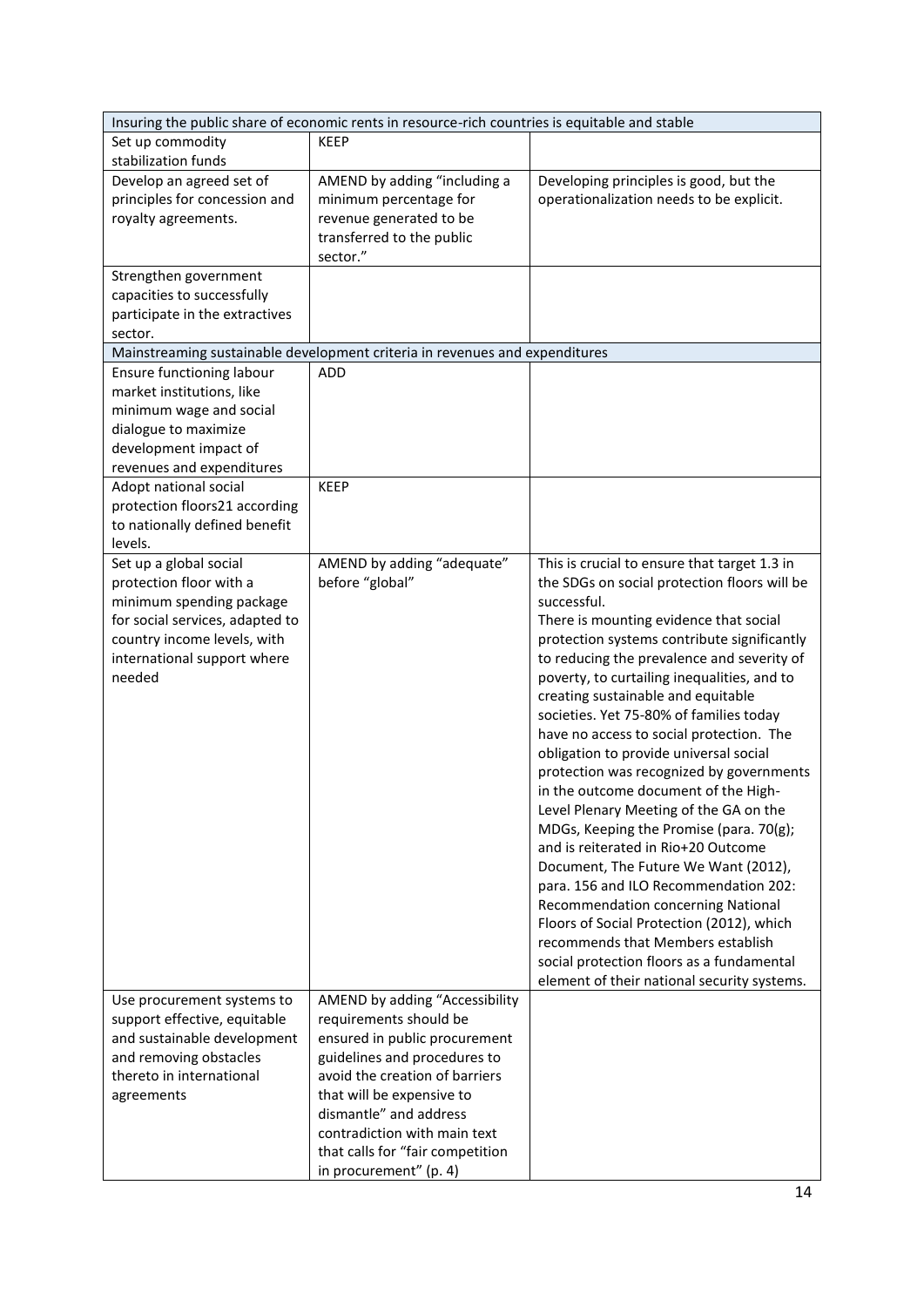| Phase out harmful subsidies,    | AMEND by specifically                                           | The specific and most harmful forms of       |
|---------------------------------|-----------------------------------------------------------------|----------------------------------------------|
| while compensating the poor     | mentioning fossil fuel and                                      | subsidies need to be explicitly mentioned    |
|                                 | agricultural subsidies                                          |                                              |
| Implement a comprehensive       | <b>ADD</b>                                                      | The principle of providing disincentives to  |
| ecological tax reform- Shifting |                                                                 | undesired patterns                           |
| tax base from value addition    |                                                                 |                                              |
| to which value is added         |                                                                 |                                              |
|                                 |                                                                 |                                              |
|                                 | Making budgets transparent, participatory and gender-responsive |                                              |
| Encourage the publishing of     | AMEND: Encourage the                                            | Governments should publish budget            |
| budget breakdowns               | publication of budget                                           | documents and the breakdowns of              |
| according to expenditure        | documents including detailed                                    | allocations and spending for each of the     |
| allocated to tackling the       | breakdowns of expenditure                                       | SDGs.                                        |
| SDGs.                           | allocated and spent at all levels                               |                                              |
|                                 |                                                                 | The budget documents include the Pre-        |
|                                 | of government on tackling each                                  | Budget Statement, the Executive's Budget     |
|                                 | of the SDGs.                                                    | Proposal, the Enacted Budget, In-Year        |
|                                 |                                                                 | Reports, Mid-Year Review, Year-End           |
|                                 |                                                                 | Report, Audit Report and Citizens Budget.    |
|                                 |                                                                 |                                              |
| Meet the standards in the       | AMEND: Encourage countries to                                   | The current formulation is not clear, as the |
| revised Fiscal Transparency     | achieve the relevant standards                                  | revised IMF Code actually has graduated      |
| Code of the International       | in the revised Fiscal                                           | standards for countries at different levels. |
| Monetary Fund (IMF).            | Transparency Code of the                                        |                                              |
|                                 | International Monetary Fund                                     |                                              |
|                                 | (IMF)                                                           |                                              |
|                                 |                                                                 |                                              |
| Create appropriate              | AMEND: Create appropriate                                       | There is growing consensus that public       |
| mechanisms for public           | mechanisms for public                                           | participation in budgeting is an essential   |
| participation in budgeting.     | participation at all stages of the                              | component of any public finance              |
|                                 | budget process.                                                 | management system. This consensus is         |
|                                 |                                                                 | affirmed by the High Level Principles on     |
|                                 |                                                                 | Fiscal Transparency issued by the Global     |
|                                 |                                                                 | Initiative for Fiscal Transparency (GIFT),   |
|                                 |                                                                 | which have also been endorsed by a           |
|                                 |                                                                 | <b>United Nations General Assembly</b>       |
|                                 |                                                                 | resolution. This consensus is also           |
|                                 |                                                                 | supported by the International Monetary      |
|                                 |                                                                 |                                              |
|                                 |                                                                 | Fund, which recently included public         |
|                                 |                                                                 | participation as an indicator in its revised |
|                                 |                                                                 | fiscal transparency code, and by the         |
|                                 |                                                                 | Organization for Economic Cooperation        |
|                                 |                                                                 | and Development, which has similarly         |
|                                 |                                                                 | included public participation in its         |
|                                 |                                                                 | Principles of Budgetary Governance.          |
|                                 |                                                                 |                                              |
|                                 |                                                                 | Public engagement in budgeting should be     |
|                                 |                                                                 | comprehensive and involve all major          |
|                                 |                                                                 | government stakeholders in the budget        |
|                                 |                                                                 | process (the executive, legislature, and     |
|                                 |                                                                 |                                              |
|                                 |                                                                 | supreme audit institution). A set of         |
|                                 |                                                                 | processes to apply includes:                 |
|                                 |                                                                 |                                              |
|                                 |                                                                 | 1. The executive (including the ministry of  |
|                                 |                                                                 | finance and line ministries) develops        |
|                                 |                                                                 | mechanisms to enable the public to           |
|                                 |                                                                 | participate in the formulation of the        |
|                                 |                                                                 | budget (such as through town hall            |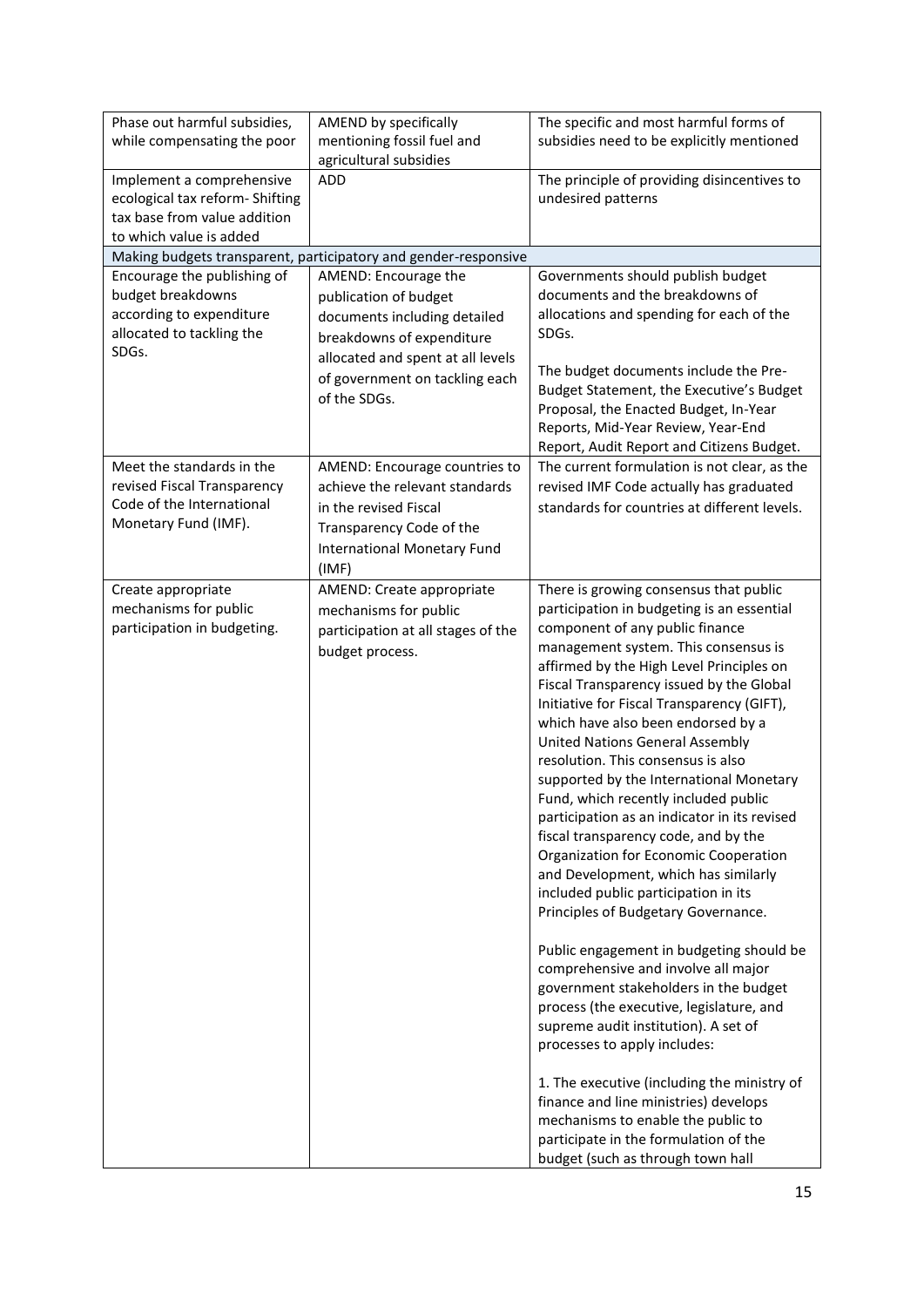|                                                                    |                                                                                                                                                                                                                                                                                                                                                                                                                                                                                                                                                                                                                                                                  | meetings, focus group discussions, and<br>social media).<br>2. The executive develops mechanisms for<br>public engagement during the budget<br>implementation phase (such as social<br>audits, client surveys, and citizen report<br>cards).<br>3. The national legislature organises public<br>hearings during the approval of the budget<br>and provide opportunities for public<br>testimonials on macroeconomic issues as<br>well as the budgets for individual agencies.<br>4. The national legislature organises public<br>hearings during its scrutiny of audit<br>reports.<br>5. The supreme audit institution uses<br>appropriate mechanisms to engage citizens<br>in identifying priority areas for audit and in<br>disseminating audit reports (such as<br>through fraud hotlines, citizen audit<br>request systems, and social media). |
|--------------------------------------------------------------------|------------------------------------------------------------------------------------------------------------------------------------------------------------------------------------------------------------------------------------------------------------------------------------------------------------------------------------------------------------------------------------------------------------------------------------------------------------------------------------------------------------------------------------------------------------------------------------------------------------------------------------------------------------------|----------------------------------------------------------------------------------------------------------------------------------------------------------------------------------------------------------------------------------------------------------------------------------------------------------------------------------------------------------------------------------------------------------------------------------------------------------------------------------------------------------------------------------------------------------------------------------------------------------------------------------------------------------------------------------------------------------------------------------------------------------------------------------------------------------------------------------------------------|
| Encourage countries to join<br>the Open Government<br>Partnership. | AMEND: Encourage countries to<br>join the Open Government<br>Partnership and deliver on<br>open, inclusive commitments.                                                                                                                                                                                                                                                                                                                                                                                                                                                                                                                                          | Governments should not only demonstrate<br>eligibility criteria (including publication of<br>at least the Executive's Budget Proposal<br>and Audit Report), but also set and achieve<br>relatively ambitious open, inclusive<br>commitments, in collaboration with civil<br>society.                                                                                                                                                                                                                                                                                                                                                                                                                                                                                                                                                               |
| Adopt gender-responsive<br>budgets at all levels                   | REPLACE with "Adopt non-<br>discriminatory and pro-poor<br>budgets at all levels, and<br>support and institutionalize a<br>gender-sensitive approach to<br>public financial management,<br>including gender-responsive<br>budgeting across all sectors of<br>public expenditure, to address<br>gaps in resourcing for gender<br>equality and women's<br>empowerment, and ensure all<br>national and sectoral plans and<br>policies for gender equality and<br>the empowerment of women<br>are fully costed and adequately<br>resourced<br>to ensure their effective<br>implementation" (<br>agreed language from the<br>Commission on the Status of<br>Women 58) | Governments have an obligation to use the<br>maximum of available resources, which<br>means that they must do all they can to<br>mobilize resources within the country in<br>order to have funds available to<br>progressively realize economic, social and<br>cultural rights and achieve sustainable<br>development goals. Governments must<br>make every effort to collect all taxes and<br>other revenue due to them, all the while<br>complying with the obligations of<br>progressive realization and non-<br>discrimination, and ensuring that people<br>have access to the relevant information. <sup>2</sup>                                                                                                                                                                                                                              |

<sup>2</sup> http://internationalbudget.org/wp-content/uploads/Maximum-Available-Resources-booklet.pdf

**.**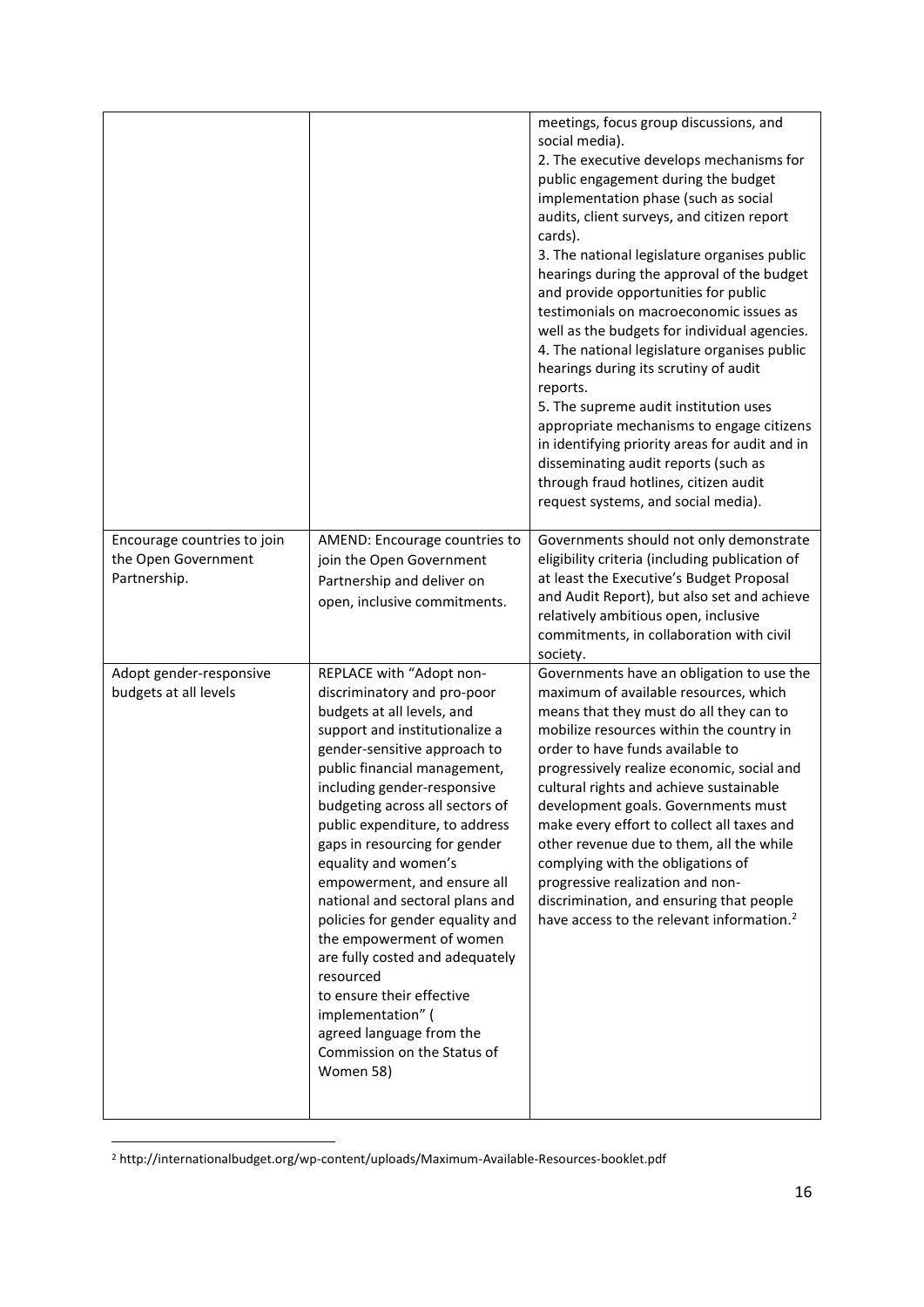| Meet robust transparency<br>standards on all revenue<br>raising measures                                                                                   | AMEND by adding:<br>"Governments should publish<br>accurate, timely and<br>standardized and comparable<br>revenue and expenditure data<br>in open data formats"                                                                                                        |                                                                                                                                                                                                                                                                                                                                                                                                                                                                                                                    |
|------------------------------------------------------------------------------------------------------------------------------------------------------------|------------------------------------------------------------------------------------------------------------------------------------------------------------------------------------------------------------------------------------------------------------------------|--------------------------------------------------------------------------------------------------------------------------------------------------------------------------------------------------------------------------------------------------------------------------------------------------------------------------------------------------------------------------------------------------------------------------------------------------------------------------------------------------------------------|
|                                                                                                                                                            | Strengthen international tax cooperation to tackle tax avoidance and evasion, including IFFs                                                                                                                                                                           |                                                                                                                                                                                                                                                                                                                                                                                                                                                                                                                    |
| Agree an official definition of<br>IFFs, and mandating impartial<br>official estimates                                                                     | <b>KEEP</b>                                                                                                                                                                                                                                                            | Integrate the issue of illicit<br>financial flows with DRM capacity<br>with estimates of resource<br>capacity lost due to these flows by<br>estimating tax capacity, tax<br>evasion and tax avoidance as the<br>resulting 'tax gap' that can finance<br>development                                                                                                                                                                                                                                                |
| Enhance financial<br>transparency through<br>country-by-country reporting<br>of corporate tax information<br>and public beneficial<br>ownership registries | AMEND by adding<br>"public" before "country-by-<br>country reporting" and "of<br>companies, trusts and other<br>similar legal structures" at the<br>end of the sentence                                                                                                | Public country-by-country reporting will<br>provide the information needed to assess<br>whether multinational corporations are<br>paying taxes where the economic activity<br>takes place and is thus a key tool in the<br>fight against tax avoidance.<br>Public beneficial ownership registries of<br>companies, trusts and other similar legal<br>structures will provide transparency<br>around the use of shell-companies, and<br>thereby support the fight against tax<br>evasion, IFFs and money laundering |
| Encourage countries to<br>implement the Extractive<br><b>Industries Transparency</b><br>Initiative (EITI) standard.                                        | <b>REPLACE with:</b><br>"Governments must implement<br>mandatory extractive disclosure<br>laws, and the Extractive<br>Industries Transparency<br>Initiative (EITI), to ensure the<br>full public disclosure of natural<br>resource payments".                          |                                                                                                                                                                                                                                                                                                                                                                                                                                                                                                                    |
| Enhance multilateral,<br>automatic exchange of tax<br>information                                                                                          | AMEND:<br>" with the option of non-<br>reciprocal information<br>exchange for countries with low<br>capacity"                                                                                                                                                          | Automatic exchange of information is a key<br>tool in the fight against tax evasion. In<br>order to ensure that the poorest countries<br>are not excluded from the benefits of such<br>a mechanism, a transition period must be<br>introduced which allows them to receive<br>information automatically even before<br>they have the capacity to provide the same<br>type of information back to the sender                                                                                                        |
| Ensure that outcomes of the<br><b>Base Erosion and Profit</b><br>Shifting (BEPS) process are<br>useful to developing<br>countries                          | AMEND by adding "and<br>establish an intergovernmental<br>body on tax matters under the<br>auspices of the UN to ensure<br>that developing countries are<br>able to participate on an equal<br>footing in the future<br>development of international<br>tax standards" | While it would be positive if the OECD<br>BEPS process could be useful for<br>developing countries, it must<br>unfortunately be noticed that the project<br>has already been defined without<br>consideration for the interest of<br>developing countries, and by the time the<br>Addis FfD conference takes place the<br>project will very close to finalized                                                                                                                                                     |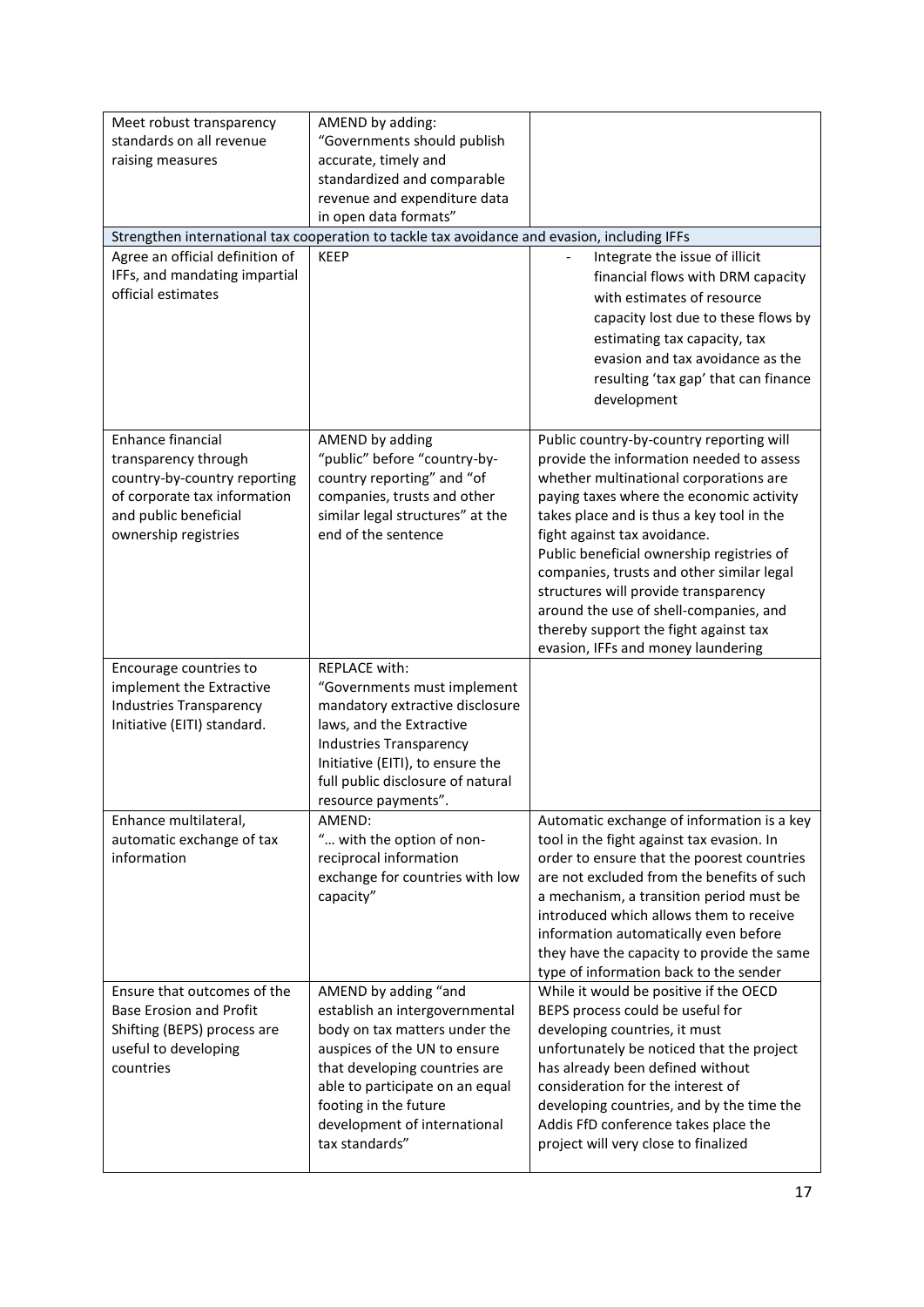| Encourage countries to join<br>the Open Government | <b>KEEP</b>                    |                                               |
|----------------------------------------------------|--------------------------------|-----------------------------------------------|
| Partnership.                                       |                                |                                               |
| Reflect the SDGs in the                            | <b>KEEP</b>                    |                                               |
| setting/update of                                  |                                |                                               |
| international tax norms and                        |                                |                                               |
| tax agreements                                     |                                |                                               |
| Set up national, cross-                            | <b>KEEP</b>                    |                                               |
| departmental coordination                          |                                |                                               |
| task forces on IFFs to build                       |                                |                                               |
| joint capacity                                     |                                |                                               |
| Review all Double Taxation                         | <b>ADD</b>                     | DTAs have been identified as a major          |
| Agreements to ensure that                          |                                | source of revenue loss in developing          |
| these are fully in line with                       |                                | countries, including through the IMF study    |
| and do not undermine                               |                                | on spill-over in international taxation       |
| sustainable development and                        |                                |                                               |
| financing for development                          |                                |                                               |
| Intergovernmental body on                          | <b>KEEP</b>                    | This proposal is vital to ensuring that the   |
| international cooperation in                       |                                | tax related policy decisions from the Addis   |
| tax matters                                        |                                | conference can be carried forward and         |
|                                                    |                                | turned into concrete instruments and          |
|                                                    |                                | standards. It is also vital for ensuring that |
|                                                    |                                | the more than 100 countries, which are        |
|                                                    |                                | not part of the OECD and G20, will be able    |
|                                                    |                                | to participate on an equal footing in the     |
|                                                    |                                | development of international tax              |
|                                                    |                                | standards                                     |
| alternatively strengthen a                         | <b>DELETE</b>                  | This proposal is no alternative to an         |
| participatory broad-based                          |                                | intergovernmental tax committee.              |
| dialogue on international tax                      |                                | The proposal builds on the                    |
| cooperation including the UN,                      |                                | misunderstanding that the UN secretariat      |
| T20, IMF, OECD, World Bank                         |                                | can represent developing countries in         |
| and regional forums                                |                                | international tax negotiations                |
| Develop a new international                        | <b>ADD</b>                     | An international tax convention can           |
| convention on international                        |                                | provide the legal framework for effective     |
| cooperation in tax matters                         |                                | international cooperation in tax matters      |
| under the auspices of the UN                       |                                |                                               |
| Minimising wasteful tax competition                |                                |                                               |
| Agree to international (or                         | <b>KEEP</b>                    |                                               |
| regional) minimum corporate                        |                                |                                               |
| tax floors and consolidated                        |                                |                                               |
| corporate tax base                                 |                                |                                               |
| Ensure tax incentives are in                       | AMEND:                         | Tax incentives are currently undermining      |
| line with sustainable                              | Add a reference to ensuring    | tax collection and thus the generation of     |
| development                                        | transparency of tax incentives | financing for development                     |
|                                                    | as well as "in line with       |                                               |
|                                                    | sustainable development and in |                                               |
|                                                    | compliance with gender         |                                               |
|                                                    | equality and human rights      |                                               |
|                                                    | obligations".                  |                                               |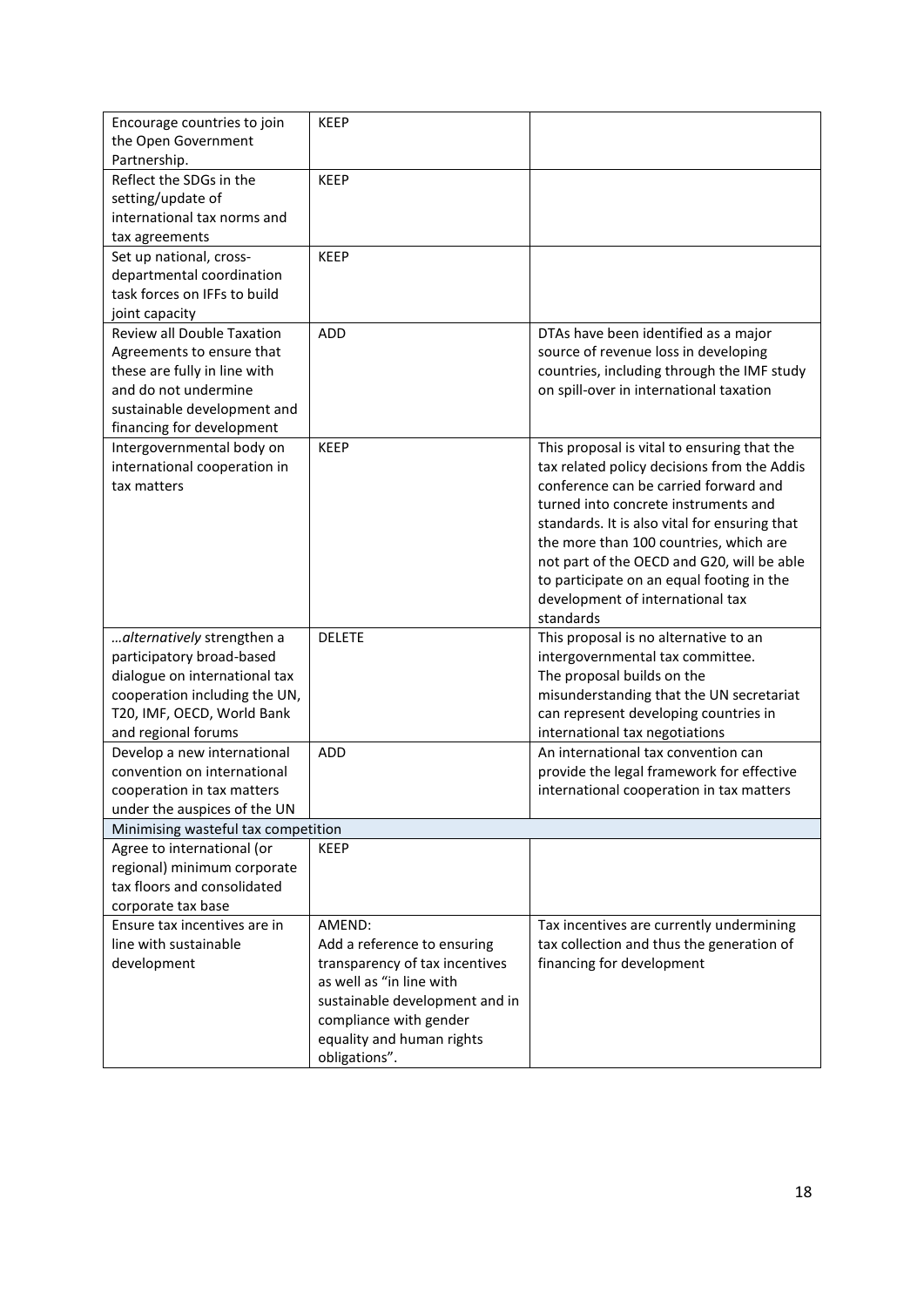| Domestic and international private finance                                                                                                                                                                                                                                            |                                                                                                                                                                                                          |                                                                                                                                                                                                                                                                                                    |
|---------------------------------------------------------------------------------------------------------------------------------------------------------------------------------------------------------------------------------------------------------------------------------------|----------------------------------------------------------------------------------------------------------------------------------------------------------------------------------------------------------|----------------------------------------------------------------------------------------------------------------------------------------------------------------------------------------------------------------------------------------------------------------------------------------------------|
|                                                                                                                                                                                                                                                                                       | Increasing access to finance for micro, small, and medium enterprises (MSMEs)                                                                                                                            |                                                                                                                                                                                                                                                                                                    |
| Utilize national development<br>banks and/or alternative<br>institutions such as<br>cooperative banks and credit<br>unions to provide credit to<br><b>MSMEs</b>                                                                                                                       | AMEND by adding "and<br>cooperatives" after MSMEs                                                                                                                                                        | Cooperatives offer an avenue with an<br>alternative form of ownership that in many<br>cases enhances attributes associated with<br>sustainable development- GA resolution<br>64/136                                                                                                                |
| Develop innovative debt<br>funding structures as well as<br>promoting securitization,<br>while incorporating<br>safeguards to address risks                                                                                                                                           | <b>DELETE</b>                                                                                                                                                                                            |                                                                                                                                                                                                                                                                                                    |
| Supporting remittances                                                                                                                                                                                                                                                                |                                                                                                                                                                                                          |                                                                                                                                                                                                                                                                                                    |
| Set a target to lower the cost<br>of remittances                                                                                                                                                                                                                                      | <b>KEEP</b>                                                                                                                                                                                              | This should support target 10c in the SDGs<br>to reduce the transaction costs for<br>remittances to less than 3%                                                                                                                                                                                   |
| Increase competition and<br>transparency in sending and<br>receiving countries.                                                                                                                                                                                                       | <b>KEEP</b>                                                                                                                                                                                              |                                                                                                                                                                                                                                                                                                    |
| Reducing risks for private investment                                                                                                                                                                                                                                                 |                                                                                                                                                                                                          |                                                                                                                                                                                                                                                                                                    |
| Improve the "enabling"<br>business environment by<br>strengthening domestic legal<br>systems, and the policy,<br>regulatory and institutional<br>environments                                                                                                                         | <b>AMEND or DELETE "Enabling</b><br>environment" needs to be<br>clearly qualified as including<br>legal protection for<br>communities and include<br>'ecological risk' that companies<br>are exposed to. | The term 'enabling environment' is often<br>used to justify deregulation, unnecessary<br>privatization, weak labour, and weak<br>environmental standards. The term should<br>include legal protection and allocate risk<br>activities that undermine the dimensions<br>of sustainable development. |
| Use ODA for capacity building<br>and streamlining business                                                                                                                                                                                                                            | <b>DELETE</b>                                                                                                                                                                                            | This proposal suggests earmarking of ODA,<br>which would go against basic aid                                                                                                                                                                                                                      |
| procedures, as appropriate<br>Ensure a conducive policy<br>environment for industrial<br>diversification and value<br>addition to commodities                                                                                                                                         | <b>KEEP</b>                                                                                                                                                                                              | effectiveness principles                                                                                                                                                                                                                                                                           |
|                                                                                                                                                                                                                                                                                       | Strengthening the sustainable development impact of investment                                                                                                                                           |                                                                                                                                                                                                                                                                                                    |
| Establish a multilateral<br>mechanism that oversees the<br>operations of the TNCs and<br>enables governments to<br>regulate TNCs in the public<br>interest                                                                                                                            | ADD                                                                                                                                                                                                      |                                                                                                                                                                                                                                                                                                    |
| Renegotiate all existing<br>investment protection<br>agreements which establish<br>investor to state dispute<br>settlement mechanisms that<br>favour foreign investors over<br>domestic investors and<br>prevent governments from<br>the use of instruments<br>needed to achieve SDGs | <b>ADD</b>                                                                                                                                                                                               |                                                                                                                                                                                                                                                                                                    |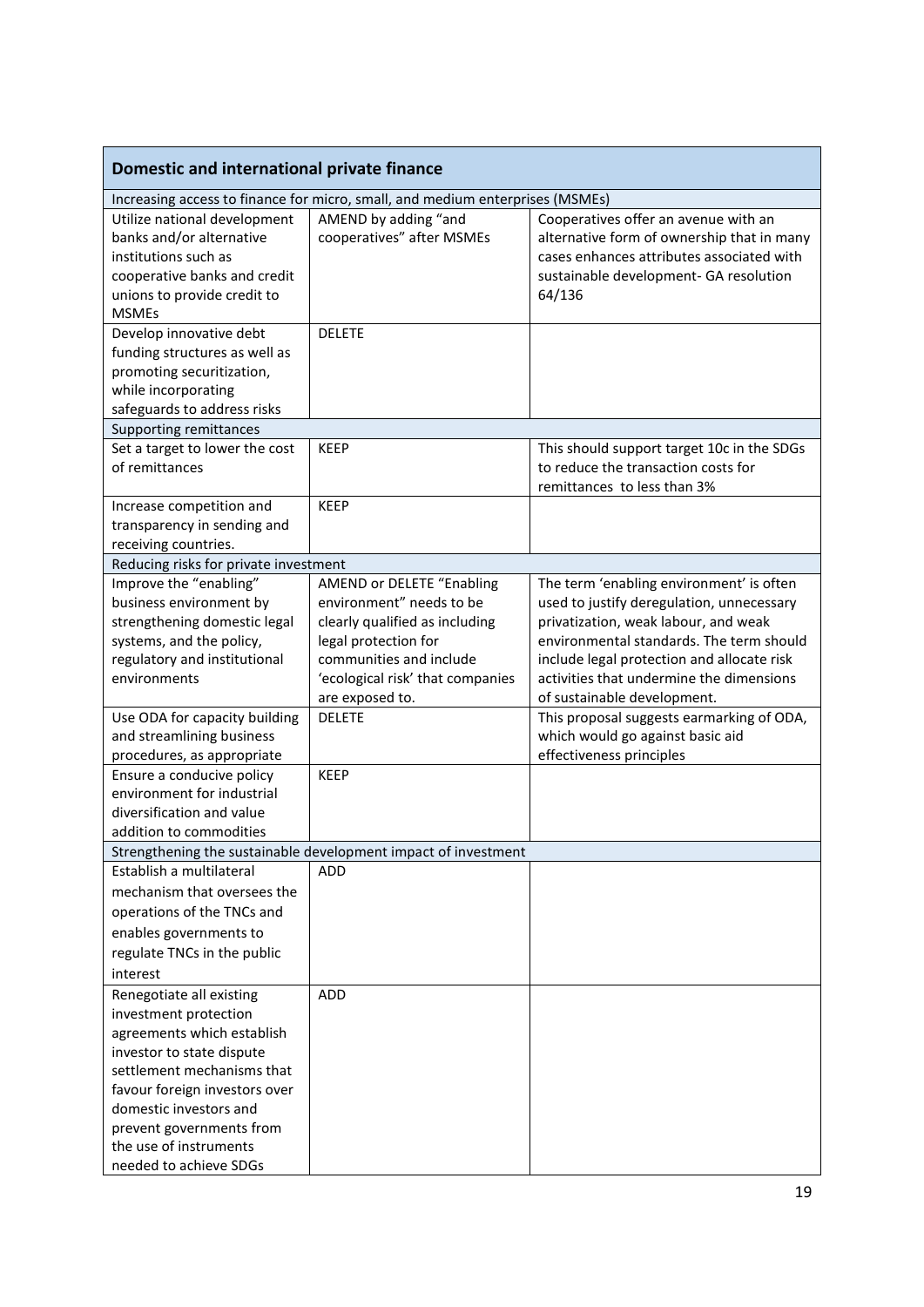| Recognition of the significant<br>problems with using public<br>institutions and resources to<br>leverage international private<br>finance, linked to a Southern<br>led review of existing<br>practices                                                                                                                                | <b>ADD</b>                                                                                                                                                                                                                                                                         | A Southern led review of the existing<br>practices can generate concrete proposals<br>for changes                                                                                                                                                                                                                                                                                                                                                                                                                                                                                                                                                                                                                                                                   |
|----------------------------------------------------------------------------------------------------------------------------------------------------------------------------------------------------------------------------------------------------------------------------------------------------------------------------------------|------------------------------------------------------------------------------------------------------------------------------------------------------------------------------------------------------------------------------------------------------------------------------------|---------------------------------------------------------------------------------------------------------------------------------------------------------------------------------------------------------------------------------------------------------------------------------------------------------------------------------------------------------------------------------------------------------------------------------------------------------------------------------------------------------------------------------------------------------------------------------------------------------------------------------------------------------------------------------------------------------------------------------------------------------------------|
| Require all companies and<br>asset managers to undertake<br>mandatory environmental,<br>social and governance (ESG)<br>reporting                                                                                                                                                                                                       | AMEND by adding "EPL<br>(environmental profit and loss)<br>and SASB (sustainable<br>accounting standards board)<br>reporting along the supply<br>chain from origin of material<br>raw material to disposal, and<br>integrate the ecological risk to<br>share prices and valuations | This measure on mandatory reporting<br>combined with the measure below on<br>implementing the UN Guiding Principles<br>for Business are crucial to complement the<br>SDGs and for their success, since they lack<br>any action-oriented targets on corporate<br>accountability.<br>The alternative presented on voluntary<br>reporting distorts competition and<br>maintains business as usual. The data<br>collected on ESG reporting should be open<br>and accessible to all actors, including civil<br>society (much of this data is currently<br>behind paywalls) and available in one<br>central place, rather than on the websites<br>of companies or in PDFs. An open database<br>on companies for ESG could be considered.                                  |
| Implement the UN's Guiding<br>Principles on Business and<br>Human Rights, core labour<br>standards of the ILO, and<br>relevant environmental<br>standards, with enforcement<br>and accountability mech.                                                                                                                                | <b>KEEP</b>                                                                                                                                                                                                                                                                        | The alternative presented, which suggests<br>to "encourage companies" distorts<br>competition and maintains status quo.                                                                                                                                                                                                                                                                                                                                                                                                                                                                                                                                                                                                                                             |
| Pursue all dimensions of the<br>decent work agenda giving<br>particular importance to<br>labour market institutions,<br>like social dialogue and<br>minimum wage                                                                                                                                                                       | <b>ADD</b>                                                                                                                                                                                                                                                                         |                                                                                                                                                                                                                                                                                                                                                                                                                                                                                                                                                                                                                                                                                                                                                                     |
| Ensure that new investments<br>do not affect the poorest and<br>most marginalized group<br>adversely by introducing high<br>tariff costs or reducing access<br>to resources, and subject<br>trade and investment policies<br>to ex ante and ex post facto<br>gender equality, human<br>rights and environmental<br>impact assessments. | <b>ADD</b>                                                                                                                                                                                                                                                                         | Gender gaps in wages and labour<br>conditions represent a vicious incentive for<br>FDI. In this sense, private investment<br>should have performance requirements in<br>order to create decent work, by<br>eliminating the gender pay gap, providing<br>technology transfer and improving skills,<br>promoting links with small and medium<br>enterprises and fostering territorial<br>decentralization. This will require<br>strengthening measures for budgetary<br>transparency at national level with special<br>attention to tax expenditures that can<br>allow public scrutiny of the costs and<br>benefits of tax and other domestic<br>resource mobilization policies based on<br>gender equality, human rights and<br>environmental protection principles. |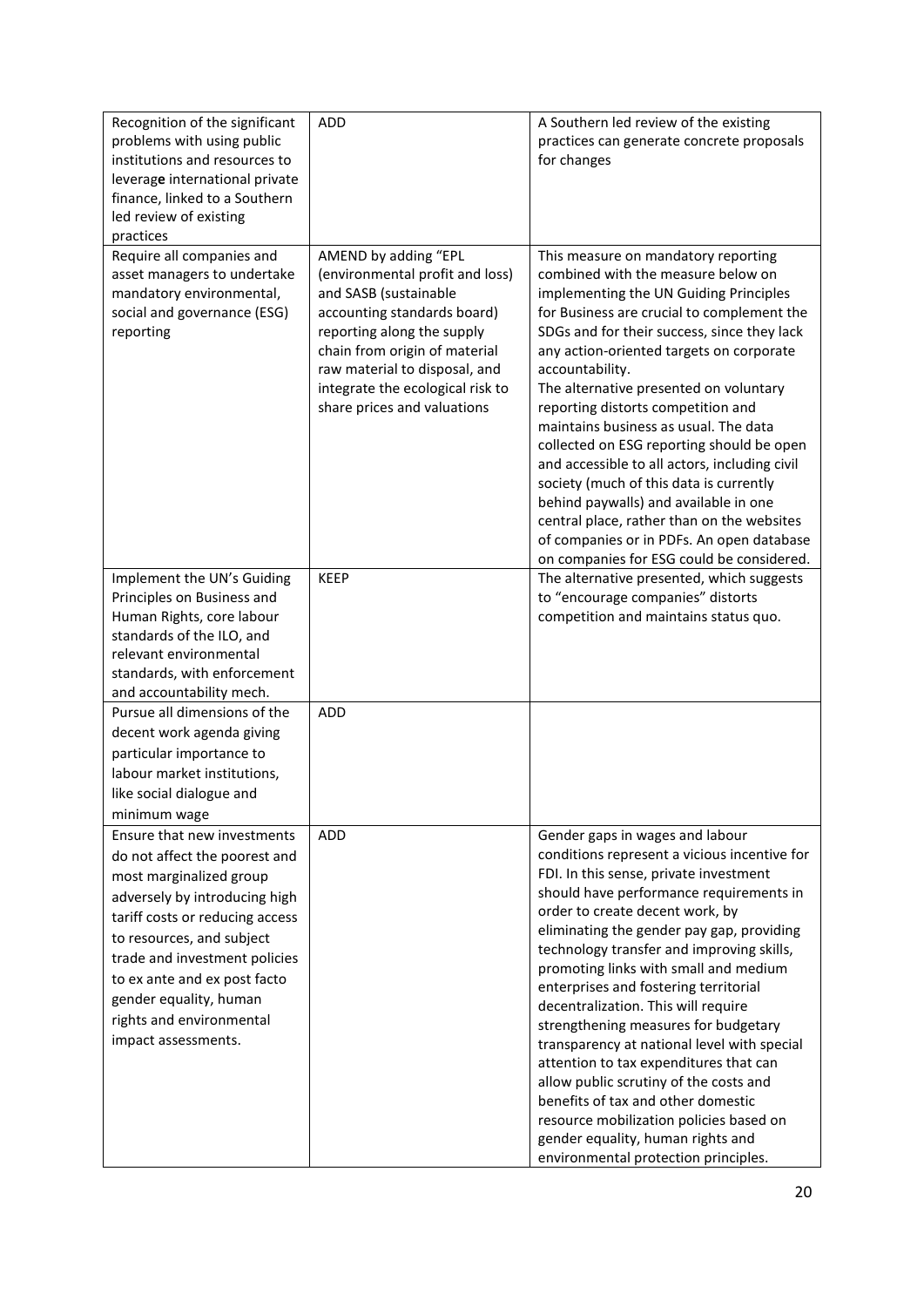| Unify and strengthen various<br>initiatives on responsible<br>financing, identify gaps, and<br>strengthen the mechanisms<br>and incentives for compliance                                                                                                   | AMEND by including "As part of<br>this work, a checklist of<br>sustainable development<br>criteria should be developed to<br>be applied to public funds used<br>to leverage private sector<br>investment. This should be<br>drawn on existing UN principles<br>such as the UN's Guiding<br>Principles on Business and<br>Human Rights, the Rio<br>Principles on Sustainable<br>Development and UN<br>environmental standards;<br>Development Effectiveness<br>Principles and ILO standards." |                                                                                                                                                                                                                      |
|-------------------------------------------------------------------------------------------------------------------------------------------------------------------------------------------------------------------------------------------------------------|----------------------------------------------------------------------------------------------------------------------------------------------------------------------------------------------------------------------------------------------------------------------------------------------------------------------------------------------------------------------------------------------------------------------------------------------------------------------------------------------|----------------------------------------------------------------------------------------------------------------------------------------------------------------------------------------------------------------------|
| A checklist should be applied<br>before deciding to work with<br>any private sector actor to<br>deliver development finance,<br>including clear accountability<br>mechanisms for the impacts<br>of public funds channelled<br>through private sector actors | ADD                                                                                                                                                                                                                                                                                                                                                                                                                                                                                          |                                                                                                                                                                                                                      |
|                                                                                                                                                                                                                                                             | Increasing long-term investment by institutional investors in sustainable development                                                                                                                                                                                                                                                                                                                                                                                                        |                                                                                                                                                                                                                      |
| Promote capital markets<br>regulation that integrates<br>sustainable development<br>factors                                                                                                                                                                 | AMEND by replacing "Promote"<br>with "Ensure" and add<br>"including the ERISC (Ecological<br>Risk Integration to Sovereign<br>Credit-UNEP)"                                                                                                                                                                                                                                                                                                                                                  |                                                                                                                                                                                                                      |
| Ensure that brokers, rating<br>agencies, investment<br>consultants include<br>sustainability and long-term<br>investing assessments.                                                                                                                        | AMEND by adding "including<br>the ERISC (Ecological Risk<br>Integration to Sovereign Credit-<br>UNEP)"                                                                                                                                                                                                                                                                                                                                                                                       |                                                                                                                                                                                                                      |
| Include environment, social<br>and governance (ESG) criteria<br>and issues of long-term<br>investing in financial industry<br>qualifying exams and licences                                                                                                 | <b>KEEP</b>                                                                                                                                                                                                                                                                                                                                                                                                                                                                                  |                                                                                                                                                                                                                      |
|                                                                                                                                                                                                                                                             | Enhancing global investment in infrastructure and clean technology                                                                                                                                                                                                                                                                                                                                                                                                                           |                                                                                                                                                                                                                      |
| Partner with private sector<br>groups to support the growth<br>of new asset classes in<br>infrastructure and sustainable<br>investment.                                                                                                                     | <b>DELETE</b>                                                                                                                                                                                                                                                                                                                                                                                                                                                                                | Financialization of infrastructure lead to<br>transfer of risks to consumers and<br>taxpayers, with unpredictable<br>consequences and erosion of link between<br>citizens and state for infrastructure<br>investment |
| Revisit safeguards and other<br>measures to ensure<br>infrastructure projects take<br>account of their sustainable<br>development and human<br>rights impact, while not being<br>overly burdensome                                                          | AMEND "revisit" to<br>"strengthen" and DELETE<br>"while not being overly<br>burdensome"                                                                                                                                                                                                                                                                                                                                                                                                      | This proposal seems to suggest that<br>projects are allowed to undermine<br>sustainable development and violate<br>human rights if it is "overly burdensome"<br>to ensure that they do not                           |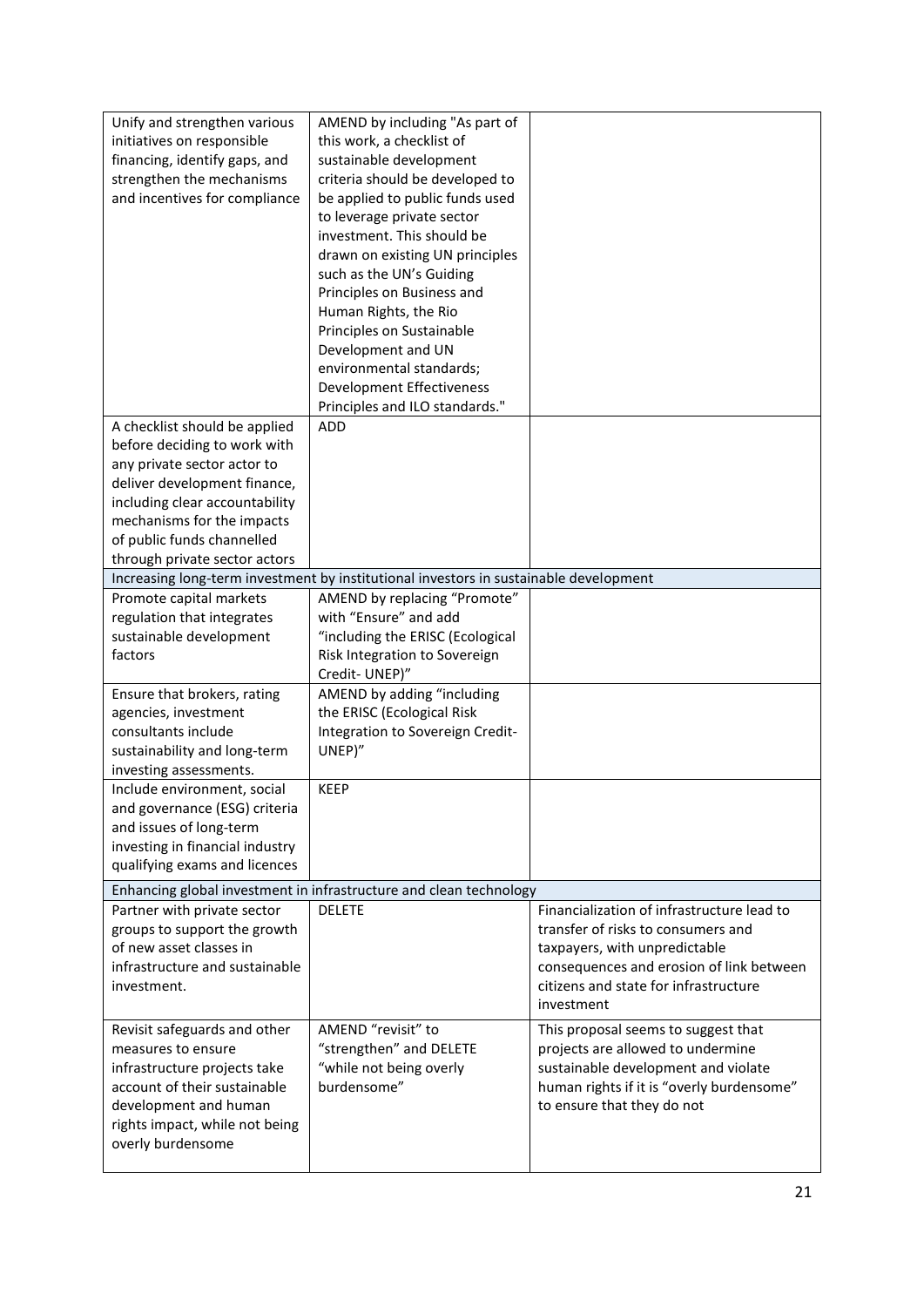|                                                             | Harnessing the potential of public private partnerships (PPPs) while addressing risks |                                                                                                           |
|-------------------------------------------------------------|---------------------------------------------------------------------------------------|-----------------------------------------------------------------------------------------------------------|
| Develop and adopting                                        | AMEND by adding ", thorough                                                           | Very important to ensure that PPPs as well                                                                |
| principles and standardized                                 | cost benefit analysis, including                                                      | as other private sector approaches such as                                                                |
| documentation for PPPs,                                     | social and environmental costs,                                                       | blending and leveraging does not cause                                                                    |
| which include transparency,                                 | and a strong monitoring and                                                           | harm.                                                                                                     |
| accountability, equity,                                     | evaluation"                                                                           |                                                                                                           |
| fairness, sustainability                                    |                                                                                       |                                                                                                           |
| Develop a set of standard for                               |                                                                                       | OECD Principles for Public Governance of                                                                  |
| when use of PPPs is strategic                               |                                                                                       | <b>Public-Private Partnerships</b>                                                                        |
| and appropriate                                             |                                                                                       |                                                                                                           |
| Develop blended finance                                     | <b>DELETE</b>                                                                         |                                                                                                           |
| toolkits in local languages and                             |                                                                                       |                                                                                                           |
| related support workshops                                   |                                                                                       |                                                                                                           |
| for both government officials                               |                                                                                       |                                                                                                           |
| and the private sector.                                     |                                                                                       |                                                                                                           |
| Ensure effective regulatory                                 | ADD                                                                                   |                                                                                                           |
| and safeguard policies,                                     |                                                                                       |                                                                                                           |
| including an ex ante and ex                                 |                                                                                       |                                                                                                           |
| postfacto impact assessment,                                |                                                                                       |                                                                                                           |
| for PPPs that ensure the                                    |                                                                                       |                                                                                                           |
| human rights of people,                                     |                                                                                       |                                                                                                           |
| including women's rights, the                               |                                                                                       |                                                                                                           |
| rights of persons with                                      |                                                                                       |                                                                                                           |
| disabilities and other                                      |                                                                                       |                                                                                                           |
|                                                             |                                                                                       |                                                                                                           |
| marginalized groups, as well<br>as environmental protection |                                                                                       |                                                                                                           |
|                                                             |                                                                                       |                                                                                                           |
| and sustainability.                                         |                                                                                       |                                                                                                           |
|                                                             |                                                                                       |                                                                                                           |
| <b>International public finance</b>                         |                                                                                       |                                                                                                           |
|                                                             |                                                                                       |                                                                                                           |
| Meeting ODA commitments                                     |                                                                                       | The reference to "net amounts" echoes                                                                     |
| All developed countries meet                                | AMEND by adding "of net<br>amount transfers"                                          | the UN deliberations of Oct 1970 and is                                                                   |
| the 0.7 target                                              |                                                                                       |                                                                                                           |
|                                                             |                                                                                       | most opportune in the light of DAC                                                                        |
|                                                             |                                                                                       | members push for tracking "donors' efforts<br>as well"                                                    |
|                                                             |                                                                                       |                                                                                                           |
| Set concrete and binding                                    | AMEND by replacing                                                                    | Binding timetables will be a key instrument                                                               |
| timetables to meet<br>commitments                           | "commitments" with "the 0.7                                                           | for ensuring accountability                                                                               |
|                                                             | target"                                                                               |                                                                                                           |
|                                                             |                                                                                       | Increasing the share of ODA to LDCs and other vulnerable countries, and to the most vulnerable households |
| Reaffirm existing [ODA]                                     | AMEND by adding "and ensure                                                           | Binding timetables will be a key instrument                                                               |
| targets for LDCs with binding                               | half of all ODA goes to LDCs"                                                         | for ensuring accountability                                                                               |
| timetables                                                  |                                                                                       |                                                                                                           |
| All official donors which have                              | ADD                                                                                   | The IATI standard allows developing                                                                       |
| already committed to publish                                |                                                                                       | countries to be able to access timely,                                                                    |
| information to the IATI                                     |                                                                                       | accessible and manageable data on aid                                                                     |
| standard should meet their                                  |                                                                                       | flows and manage aid effectively                                                                          |
| commitments                                                 |                                                                                       |                                                                                                           |
| Establish a fund from ODA                                   | AMEND by deleting "from ODA                                                           |                                                                                                           |
| grants to help finance social                               | grants"                                                                               |                                                                                                           |
| protection floors in the                                    |                                                                                       |                                                                                                           |
| poorest countries                                           |                                                                                       |                                                                                                           |
| Focus ODA on poverty                                        | <b>KEEP</b>                                                                           |                                                                                                           |
| eradication and on the<br>poorest and most vulnerable       |                                                                                       |                                                                                                           |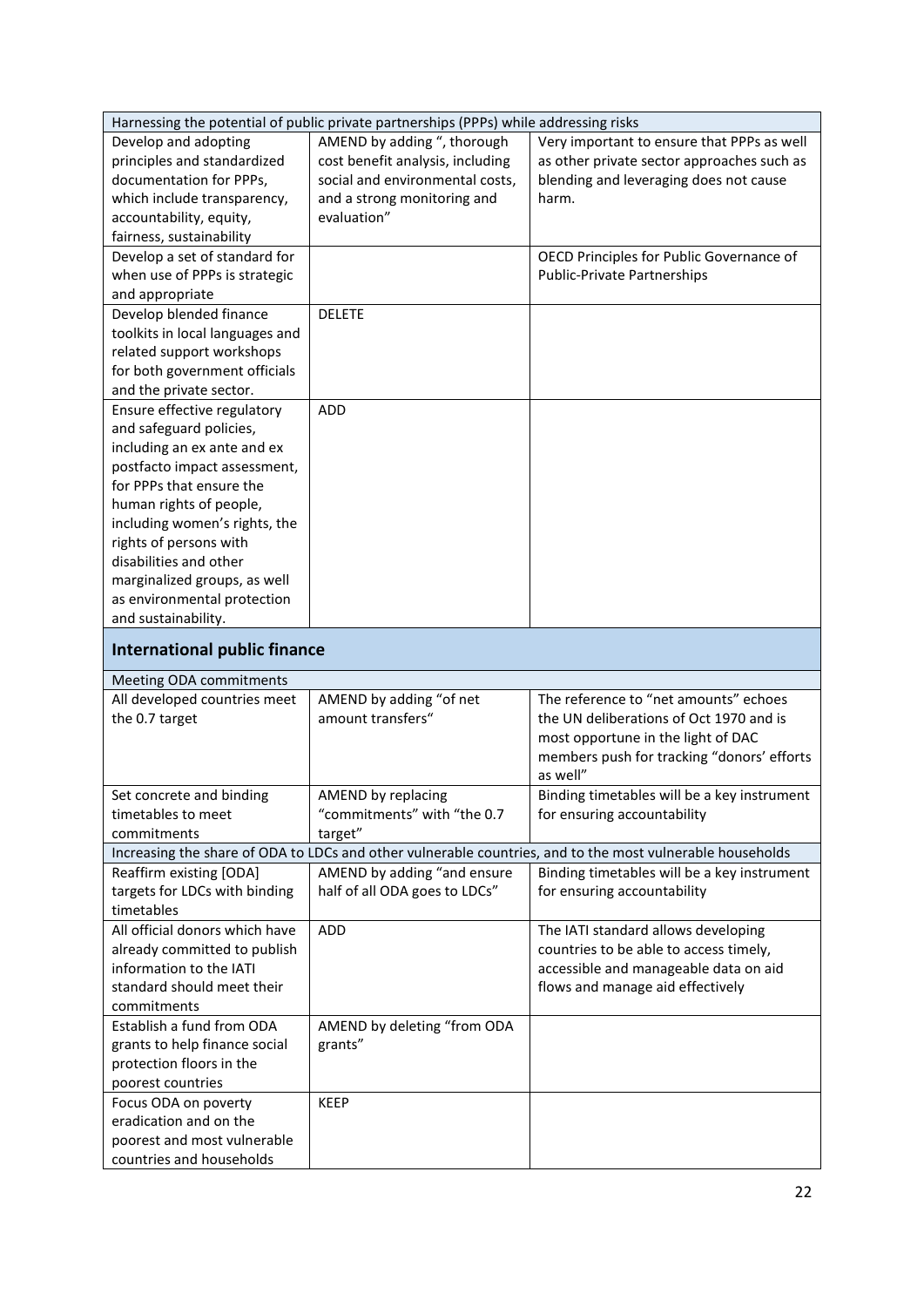| Establish a fund to support                                   | <b>ADD</b>                       | The MDG3 played a critical role in                                                                   |
|---------------------------------------------------------------|----------------------------------|------------------------------------------------------------------------------------------------------|
| progress on gender equality                                   |                                  | galvanizing financial and institutional                                                              |
| and women's empowerment.                                      |                                  | support for women's rights and gender                                                                |
|                                                               |                                  | equality - even in these later years of                                                              |
|                                                               |                                  | global economic recession that has also                                                              |
|                                                               |                                  | affected resources and commitments                                                                   |
|                                                               |                                  | especially at the bilateral and multilateral                                                         |
|                                                               |                                  | levels. Such initiatives are still necessary if                                                      |
|                                                               |                                  | the gender equality and women's                                                                      |
|                                                               |                                  | empowerment commitments are to be                                                                    |
|                                                               |                                  | met.                                                                                                 |
|                                                               |                                  | Enhancing synergies between ODA and climate finance while ensuring that ODA is not diverted from the |
| poorest households and countries                              |                                  |                                                                                                      |
| Ensure additionality by                                       | <b>REPLACE with:</b>             |                                                                                                      |
| increasing both climate                                       | "Ensure additionality by         |                                                                                                      |
| finance and ODA net of                                        | fulfilling both ODA and climate  |                                                                                                      |
| climate finance                                               | finance commitments"             |                                                                                                      |
| Set up an expert technical                                    | <b>KEEP</b>                      | A coherent framework is needed to ensure                                                             |
| group to develop and present                                  |                                  | that climate finance is new and additional                                                           |
| to Member States options for                                  |                                  | to existing ODA commitments                                                                          |
| a coherent framework that                                     |                                  |                                                                                                      |
| accounts for climate finance                                  |                                  |                                                                                                      |
| and ODA in a transparent                                      |                                  |                                                                                                      |
| manner                                                        |                                  |                                                                                                      |
| Improve the monitoring of other official flows                |                                  |                                                                                                      |
| Hold open and transparent                                     | AMEND by replacing               |                                                                                                      |
| discussions in the United                                     | "discussions" with               |                                                                                                      |
| Nations of the proposed                                       | "negotiations" and adding "and   |                                                                                                      |
| modernization of the ODA                                      | ensure that ODA remains a        |                                                                                                      |
| definition and the proposed                                   | stand-alone item within TOSD     |                                                                                                      |
| indicator of "total official                                  | with an ultimate goal of poverty |                                                                                                      |
| support for sustainable                                       | eradication"                     |                                                                                                      |
| development (TOSD)".                                          |                                  |                                                                                                      |
| Ask the United Nations, in                                    | <b>KEEP</b>                      |                                                                                                      |
| cooperation with relevant                                     |                                  |                                                                                                      |
| stakeholders, to monitor and                                  |                                  |                                                                                                      |
| report on statistical indicators                              |                                  |                                                                                                      |
| of financial and technical                                    |                                  |                                                                                                      |
| cooperation for sustainable                                   |                                  |                                                                                                      |
| development by all official                                   |                                  |                                                                                                      |
| providers and, separately, for<br>development assistance from |                                  |                                                                                                      |
| foundation and other non-                                     |                                  |                                                                                                      |
| governmental providers.                                       |                                  |                                                                                                      |
| Recognise the potential of                                    | ADD                              | http://www.aidtransparency.net/wp-                                                                   |
| the International Aid                                         |                                  | content/uploads/2014/12/IATI-and-                                                                    |
| Transparency Initiative in                                    |                                  | FFD.pdf                                                                                              |
| increasing transparency,                                      |                                  |                                                                                                      |
| monitoring and accountability                                 |                                  |                                                                                                      |
| of flows from all actors,                                     |                                  |                                                                                                      |
| including from DFIs and NGOs                                  |                                  |                                                                                                      |
| Indicator developed to                                        | ADD                              |                                                                                                      |
| measure the share of ODA                                      |                                  |                                                                                                      |
| that is actually spent within                                 |                                  |                                                                                                      |
| partner countries.                                            |                                  |                                                                                                      |
|                                                               |                                  |                                                                                                      |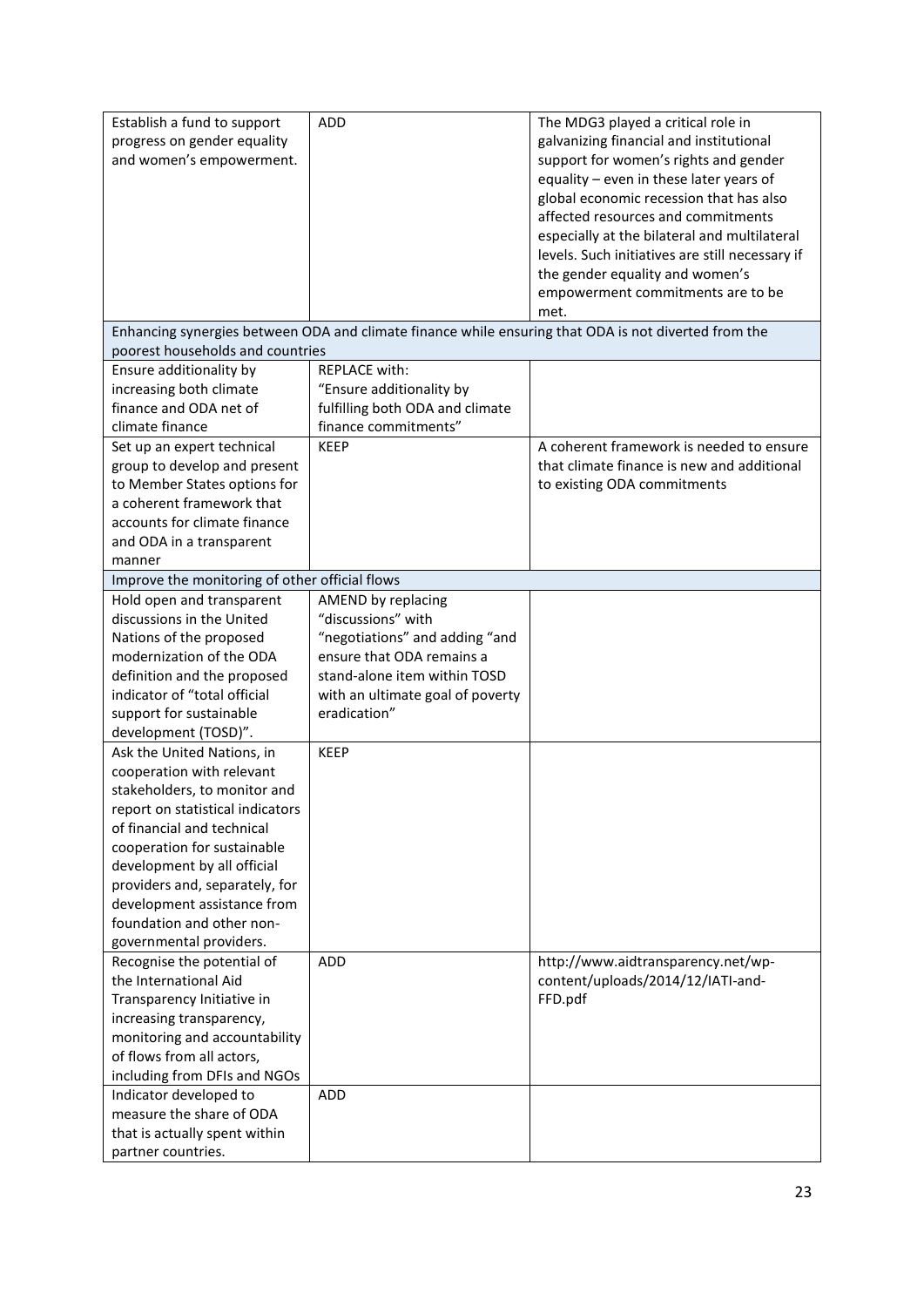| Ensure full transparency of all                      | <b>ADD</b>                                                                         |                                             |
|------------------------------------------------------|------------------------------------------------------------------------------------|---------------------------------------------|
| contracts that include the use                       |                                                                                    |                                             |
| of public funds for                                  |                                                                                    |                                             |
| development purposes                                 |                                                                                    |                                             |
| Promote the use of                                   | AMEND by adding "Use of                                                            | It is urgent to ensure that 'leveraging' is |
| international public finance                         | international public finance to                                                    | transparent, accountable and has a true     |
| to leverage other sources of                         | leverage other sources of                                                          | development impact before promoting its     |
| financing, including public,                         | financing, including public,                                                       | use.                                        |
| private and innovative                               | private and innovative sources                                                     |                                             |
| sources of financing                                 | of financing only if the same                                                      |                                             |
|                                                      | high standards of transparency                                                     |                                             |
|                                                      | and                                                                                |                                             |
|                                                      | accountability as well as                                                          |                                             |
|                                                      | development impact are upheld                                                      |                                             |
|                                                      | for "leveraging" as for purely                                                     |                                             |
|                                                      | public development finance is<br>ensured."                                         |                                             |
|                                                      | Increasing the effectiveness of aid and development cooperation                    |                                             |
| All providers of development                         | <b>ADD</b>                                                                         |                                             |
| cooperation should publish                           |                                                                                    |                                             |
| their funding activities in a                        |                                                                                    |                                             |
| timely, predictive and                               |                                                                                    |                                             |
| comprehensive way. The                               |                                                                                    |                                             |
| <b>International Aid</b>                             |                                                                                    |                                             |
| Transparency Initiative (IATI)                       |                                                                                    |                                             |
| standard should be used as                           |                                                                                    |                                             |
| foundation for publishing                            |                                                                                    |                                             |
| data                                                 |                                                                                    |                                             |
| Enhance efforts to improve                           | <b>AMEND</b>                                                                       |                                             |
| the quality of ODA and                               | Add: "All donors should ensure                                                     |                                             |
| increase the effectiveness of                        | that ODA represents genuine                                                        |                                             |
| development cooperation                              | transfers to developing                                                            |                                             |
|                                                      | countries, including ending the                                                    |                                             |
|                                                      | tying of aid"                                                                      |                                             |
| Work toward a single                                 | <b>KEEP</b>                                                                        |                                             |
| development effectiveness                            |                                                                                    |                                             |
| forum under the UN auspices                          |                                                                                    |                                             |
| Establish a clear measurable                         | <b>ADD</b>                                                                         |                                             |
| articulation of how providers                        |                                                                                    |                                             |
| of South-South cooperation                           |                                                                                    |                                             |
| will ensure that their<br>activities contribute to   |                                                                                    |                                             |
| greater development                                  |                                                                                    |                                             |
|                                                      |                                                                                    |                                             |
|                                                      |                                                                                    |                                             |
| sovereignty and citizen                              |                                                                                    |                                             |
| accountability in partner                            |                                                                                    |                                             |
| countries                                            |                                                                                    |                                             |
|                                                      | Enhancing access to concessional and non-concessional international public finance |                                             |
| Establish an independent ad                          | <b>KEEP</b>                                                                        |                                             |
| hoc advisory body to review<br>the role, scale and   |                                                                                    |                                             |
|                                                      |                                                                                    |                                             |
| functioning of mult. and reg.                        |                                                                                    |                                             |
| dev. banks in support of<br>sustainable development, |                                                                                    |                                             |
| including mechanisms to                              |                                                                                    |                                             |
| accelerate resource transfers                        |                                                                                    |                                             |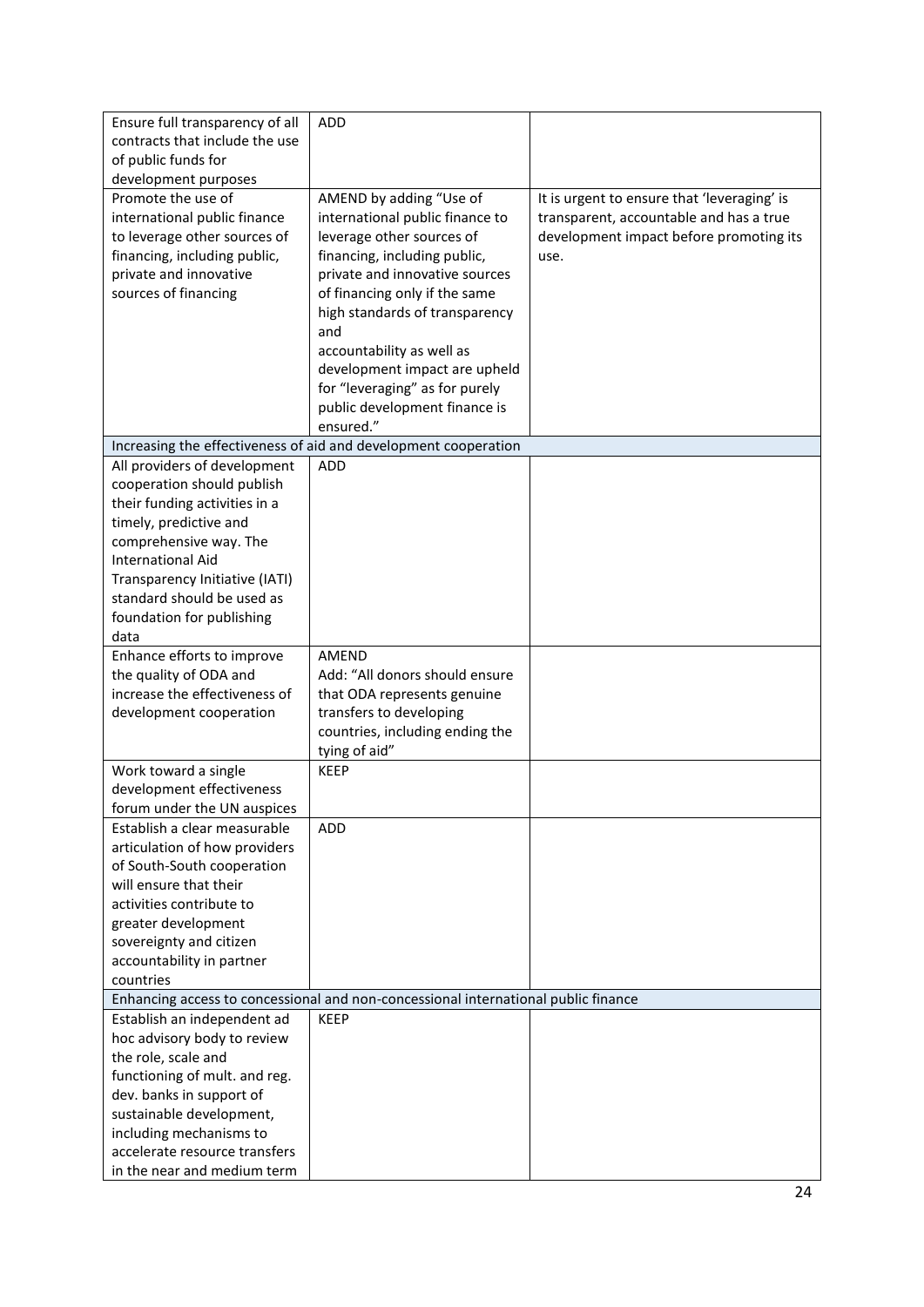| Strengthen the World Bank's                                    | <b>DELETE</b>                                                                                   |                                                                                                      |
|----------------------------------------------------------------|-------------------------------------------------------------------------------------------------|------------------------------------------------------------------------------------------------------|
| Multilateral Investment                                        |                                                                                                 |                                                                                                      |
| Guarantee Agency (MIGA) to                                     |                                                                                                 |                                                                                                      |
| enhance its risk mitigation                                    |                                                                                                 |                                                                                                      |
| mechanisms for sustainable                                     |                                                                                                 |                                                                                                      |
| development investments                                        |                                                                                                 |                                                                                                      |
|                                                                | Implementing innovative financing mechanisms on a larger scale                                  |                                                                                                      |
| Encourage countries to                                         | REPLACE WITH: Implement a                                                                       |                                                                                                      |
| implement the International<br>Solidarity Levy on Air Tickets; | levy on financial transactions<br>carried out by finance firms and                              |                                                                                                      |
| explore options for a financial                                | use the revenue                                                                                 |                                                                                                      |
| transaction tax in additional                                  | to finance sustainable                                                                          |                                                                                                      |
| countries; for a carbon tax,                                   | development                                                                                     |                                                                                                      |
| for taxing fuels used in                                       |                                                                                                 |                                                                                                      |
| international aviation and                                     |                                                                                                 |                                                                                                      |
| maritime activities; for                                       |                                                                                                 |                                                                                                      |
| implementing additional                                        |                                                                                                 |                                                                                                      |
| tobacco taxes.                                                 |                                                                                                 |                                                                                                      |
|                                                                |                                                                                                 | Using partnerships in development cooperation while addressing concerns over increased fragmentation |
| Establish an                                                   | <b>ADD</b>                                                                                      |                                                                                                      |
| intergovernmental                                              |                                                                                                 |                                                                                                      |
| governance framework for                                       |                                                                                                 |                                                                                                      |
| multi-stakeholder                                              |                                                                                                 |                                                                                                      |
| partnerships, rooted in the                                    |                                                                                                 |                                                                                                      |
| international human rights                                     |                                                                                                 |                                                                                                      |
| framework and existing                                         |                                                                                                 |                                                                                                      |
| obligations in all three                                       |                                                                                                 |                                                                                                      |
| dimensions of sustainable                                      |                                                                                                 |                                                                                                      |
| development (economic,                                         |                                                                                                 |                                                                                                      |
| social, environment). The                                      |                                                                                                 |                                                                                                      |
| central objective of the                                       |                                                                                                 |                                                                                                      |
| framework would be to                                          |                                                                                                 |                                                                                                      |
| ensure accountability and ex-                                  |                                                                                                 |                                                                                                      |
| ante assessment of                                             |                                                                                                 |                                                                                                      |
| partnerships.                                                  |                                                                                                 |                                                                                                      |
| <b>Trade</b>                                                   |                                                                                                 |                                                                                                      |
|                                                                |                                                                                                 |                                                                                                      |
|                                                                | Agreeing sustainable-development-oriented multilateral trade rules                              |                                                                                                      |
| Include sustainable                                            | AMEND by deleting "where                                                                        |                                                                                                      |
| development in trade rules                                     | appropriate"                                                                                    |                                                                                                      |
| where appropriate                                              |                                                                                                 |                                                                                                      |
| Implement the principle of                                     | <b>KEEP</b>                                                                                     |                                                                                                      |
| special and differential                                       |                                                                                                 |                                                                                                      |
| treatment for developing                                       |                                                                                                 |                                                                                                      |
| countries                                                      |                                                                                                 |                                                                                                      |
|                                                                | Helping LDCs and other countries in special situations benefit further from international trade |                                                                                                      |
| Correct distortions in world                                   | AMEND by replacing "from                                                                        | The wording "elimination" of agricultural                                                            |
| agricultural markets,                                          | export subsidies" with "by                                                                      | export subsidies in the SDGs, this is a very                                                         |
| especially from export                                         | eliminating trade distorting                                                                    | weak formulation. Elimination of export                                                              |
| subsidies                                                      | domestic subsidies "                                                                            | subsidies has already been agreed upon in                                                            |
|                                                                |                                                                                                 | the WTO, and the wording "elimination" of                                                            |
|                                                                |                                                                                                 | agricultural export subsidies is included in                                                         |
|                                                                |                                                                                                 | the SDGs. Therefore the issue should be                                                              |
|                                                                |                                                                                                 | the elimination of trade distorting                                                                  |
|                                                                |                                                                                                 | domestic subsidies                                                                                   |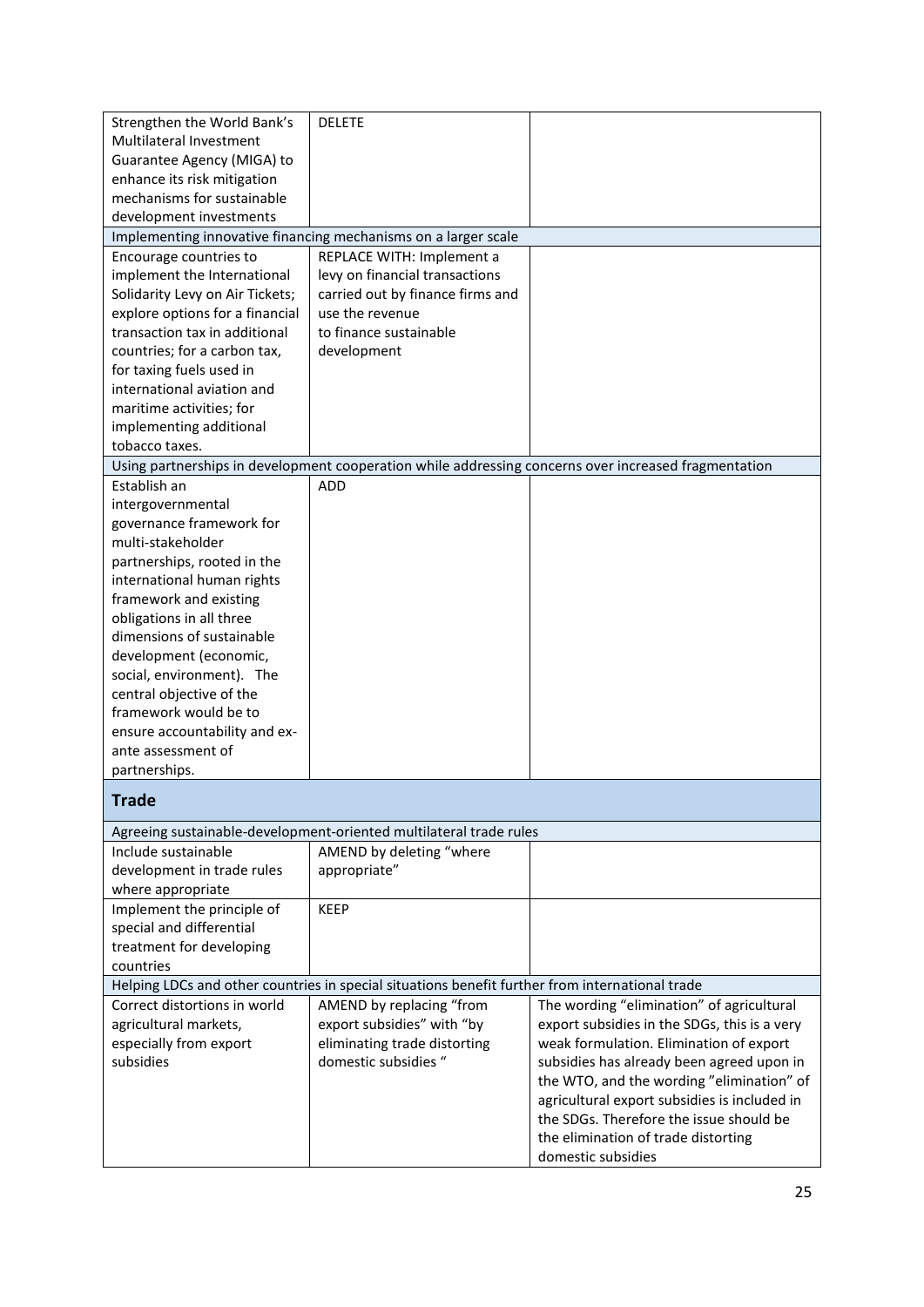| Agree To rules for public                             | AMEND by adding "which                                                      | This will be important to be able to achieve |  |  |
|-------------------------------------------------------|-----------------------------------------------------------------------------|----------------------------------------------|--|--|
| stockholding for food security                        | should be a right for all LDCs,                                             | the SDG goal on hunger and nutrition         |  |  |
|                                                       | LLDCs and SIDS"                                                             |                                              |  |  |
|                                                       | Trade agreements are not aligned with the SDGs. Suggested proposals include |                                              |  |  |
| Review of all trade                                   | <b>ADD</b>                                                                  | A review of the existing agreements and      |  |  |
| agreements and investment                             |                                                                             | treaties can generate concrete proposals     |  |  |
| treaties to identify all areas                        |                                                                             | for changes                                  |  |  |
| where they limit developing                           |                                                                             |                                              |  |  |
| countries' ability to ensure                          |                                                                             |                                              |  |  |
| sustainable development                               |                                                                             |                                              |  |  |
| Commit to human rights                                | AMEND by replacing "human                                                   |                                              |  |  |
| impact assessment of all                              | rights impact assessment" with                                              |                                              |  |  |
| trade and investment                                  | "ex ante and ex post facto                                                  |                                              |  |  |
| agreements                                            | gender equality, human rights                                               |                                              |  |  |
|                                                       | and environmental impact<br>assessments".                                   |                                              |  |  |
| Support partnerships to                               | AMEND by replacing "support                                                 |                                              |  |  |
| monitor the social and                                | partnerships" by "implement                                                 |                                              |  |  |
| environmental implications of                         | systems"                                                                    |                                              |  |  |
| trade                                                 |                                                                             |                                              |  |  |
| Strengthen public interest                            | AMEND to include "A review of                                               | Extremely important to achieve the SDGs      |  |  |
| exemptions under the WTO                              | all intellectual property rights                                            | health and climate goal. The SDGs has a      |  |  |
| Agreement on Trade-Related                            | regimes to identify adverse                                                 | target on TRIPS flexibilities for medicines, |  |  |
| Aspects of Intellectual                               | impacts"                                                                    | but not on environmental technology. This    |  |  |
| Property Rights (TRIPs) for                           |                                                                             | formulation is better and covers both.       |  |  |
| health and technologies for                           |                                                                             |                                              |  |  |
| climate change mitigation                             |                                                                             |                                              |  |  |
| and adaptation.                                       |                                                                             |                                              |  |  |
| Address the long-standing                             | <b>ADD</b>                                                                  |                                              |  |  |
| problem of agricultural                               |                                                                             |                                              |  |  |
| subsidies in developed                                |                                                                             |                                              |  |  |
| countries that threaten the                           |                                                                             |                                              |  |  |
| stability of agricultural                             |                                                                             |                                              |  |  |
| growth and productivity in                            |                                                                             |                                              |  |  |
| developing countries,                                 |                                                                             |                                              |  |  |
| especially for small farmers                          |                                                                             |                                              |  |  |
| Recognize the use of infant                           | AMEND by adding "FTA and"                                                   | Free Trade Agreement (FTA)                   |  |  |
| industry protection in any                            | before "WTO"                                                                |                                              |  |  |
| WTO negotiations on non-                              |                                                                             |                                              |  |  |
| agricultural market access                            |                                                                             |                                              |  |  |
| (NAMA) including                                      |                                                                             |                                              |  |  |
| negotiations on sectorals,                            |                                                                             |                                              |  |  |
| <b>Information Technology</b>                         |                                                                             |                                              |  |  |
| Agreement (ITA) and                                   |                                                                             |                                              |  |  |
| environmental goods                                   |                                                                             |                                              |  |  |
| Encourage the use of treaties                         | <b>KEEP</b>                                                                 |                                              |  |  |
| on access to published works                          |                                                                             |                                              |  |  |
| for people with disabilities                          |                                                                             |                                              |  |  |
| Establish a permanent<br>exception to the prohibition | ADD                                                                         |                                              |  |  |
| of local-content                                      |                                                                             |                                              |  |  |
| requirements for developing                           |                                                                             |                                              |  |  |
| countries in the Agreement                            |                                                                             |                                              |  |  |
| on Trade-Related Investment                           |                                                                             |                                              |  |  |
| Measures (TRIMs), as local-                           |                                                                             |                                              |  |  |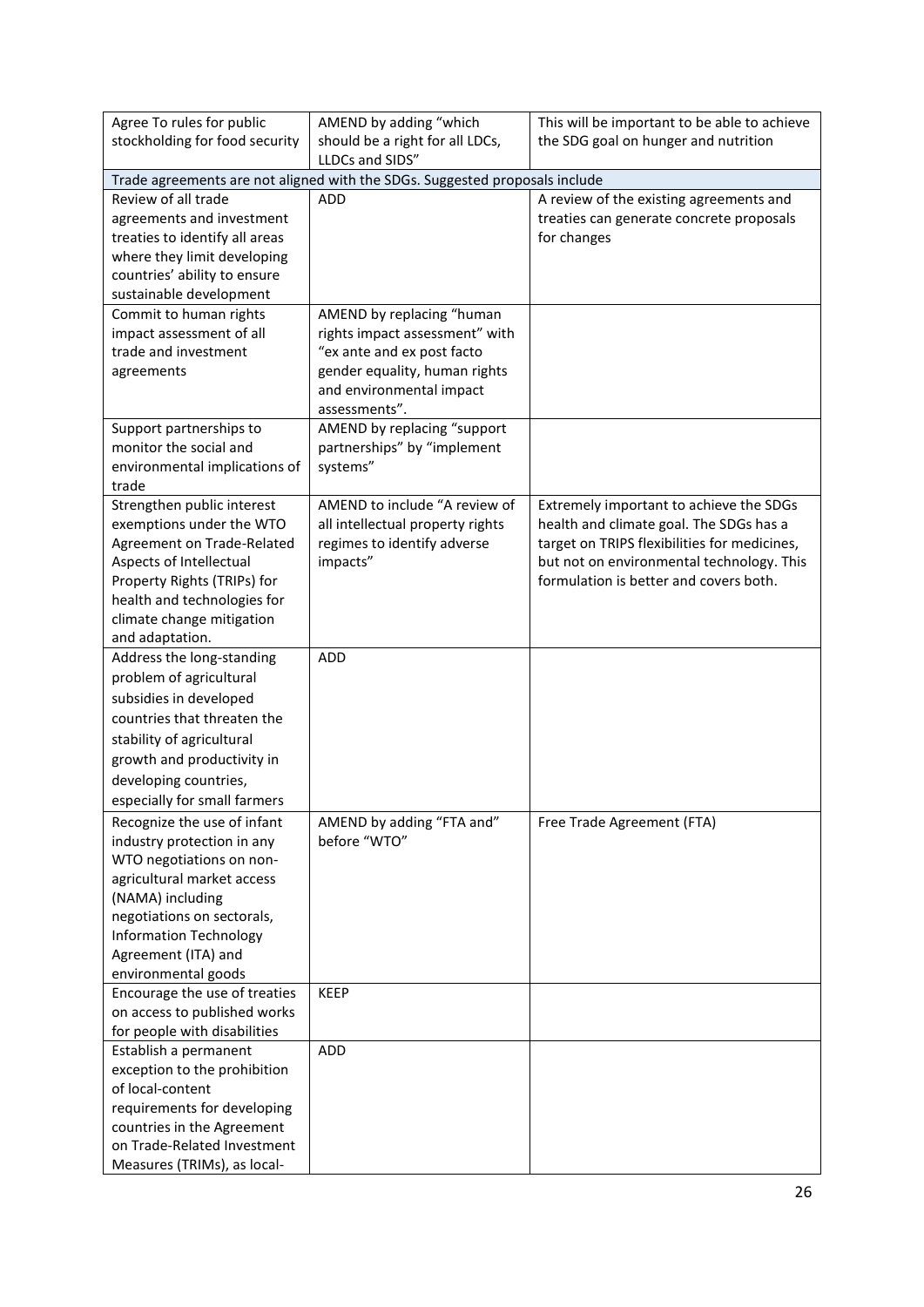| content requirements are a<br>key tool for the domestic |                                                                                           |                                             |
|---------------------------------------------------------|-------------------------------------------------------------------------------------------|---------------------------------------------|
| industrialisation process                               |                                                                                           |                                             |
| Reverse the ban on export                               | ADD                                                                                       |                                             |
| taxes on raw materials in Free                          |                                                                                           |                                             |
| Trade Agreements (FTAs) and                             |                                                                                           |                                             |
| protect its use in the World                            |                                                                                           |                                             |
| Trade Organization (WTO), as                            |                                                                                           |                                             |
| export taxes are a                                      |                                                                                           |                                             |
|                                                         |                                                                                           |                                             |
| fundamental tool to achieve                             |                                                                                           |                                             |
| value addition in domestic                              |                                                                                           |                                             |
| economies and thereby spur                              |                                                                                           |                                             |
| economic and social                                     |                                                                                           |                                             |
| development.                                            |                                                                                           |                                             |
| Protect and promote                                     | <b>ADD</b>                                                                                |                                             |
| smallholder and women led                               |                                                                                           |                                             |
| farming and artisanal                                   |                                                                                           |                                             |
| fisheries as a mechanism for                            |                                                                                           |                                             |
| food sovereignty and security                           |                                                                                           |                                             |
|                                                         | Aligning regional and interregional agreements with sustainable development strategies    |                                             |
| Align regional agreements,                              | <b>KEEP</b>                                                                               |                                             |
| including regional industrial                           |                                                                                           |                                             |
| policies with sustainable                               |                                                                                           |                                             |
| development strategies                                  |                                                                                           |                                             |
|                                                         | Aligning investment agreements with sustainable development policies and plans            |                                             |
| Elaborate binding                                       | <b>KEEP</b>                                                                               | This is consistent with the dialogue in the |
| environmental, social and                               |                                                                                           | UN Human Rights Council towards             |
| human rights standards                                  |                                                                                           | advancing a binding human rights            |
|                                                         |                                                                                           | framework for Transnational Corporations    |
| Undertake a comprehensive                               | <b>KEEP</b>                                                                               |                                             |
| international review of                                 |                                                                                           |                                             |
| existing investment                                     |                                                                                           |                                             |
| agreements                                              |                                                                                           |                                             |
| Safeguard the right to                                  | <b>KEEP</b>                                                                               |                                             |
| regulate on health,                                     |                                                                                           |                                             |
| environment, safety, financial                          |                                                                                           |                                             |
| stability, etc                                          |                                                                                           |                                             |
| Guarantee transparency in                               | <b>KEEP</b>                                                                               |                                             |
| arbitration and publication of                          |                                                                                           |                                             |
| arbitral awards                                         |                                                                                           |                                             |
| <b>Export Credit Agencies must</b>                      | <b>ADD</b>                                                                                |                                             |
| ensure that credit processes                            |                                                                                           |                                             |
| guarantee anti-corruption                               |                                                                                           |                                             |
| practices on their part and                             |                                                                                           |                                             |
| the companies receiving the                             |                                                                                           |                                             |
| financing.                                              |                                                                                           |                                             |
| <b>Technology, innovation and capacity building</b>     |                                                                                           |                                             |
|                                                         | Providing sufficient financing for innovation, in particular for sustainable technologies |                                             |
| Scale up ODA for science and                            | <b>DELETE</b>                                                                             | This suggests earmarking of ODA, which      |
| innovation to support R&D                               |                                                                                           | would go against basic aid effectiveness    |
| technology diffusion, as well                           |                                                                                           | principles                                  |
| as national innovation funds                            |                                                                                           |                                             |
|                                                         |                                                                                           |                                             |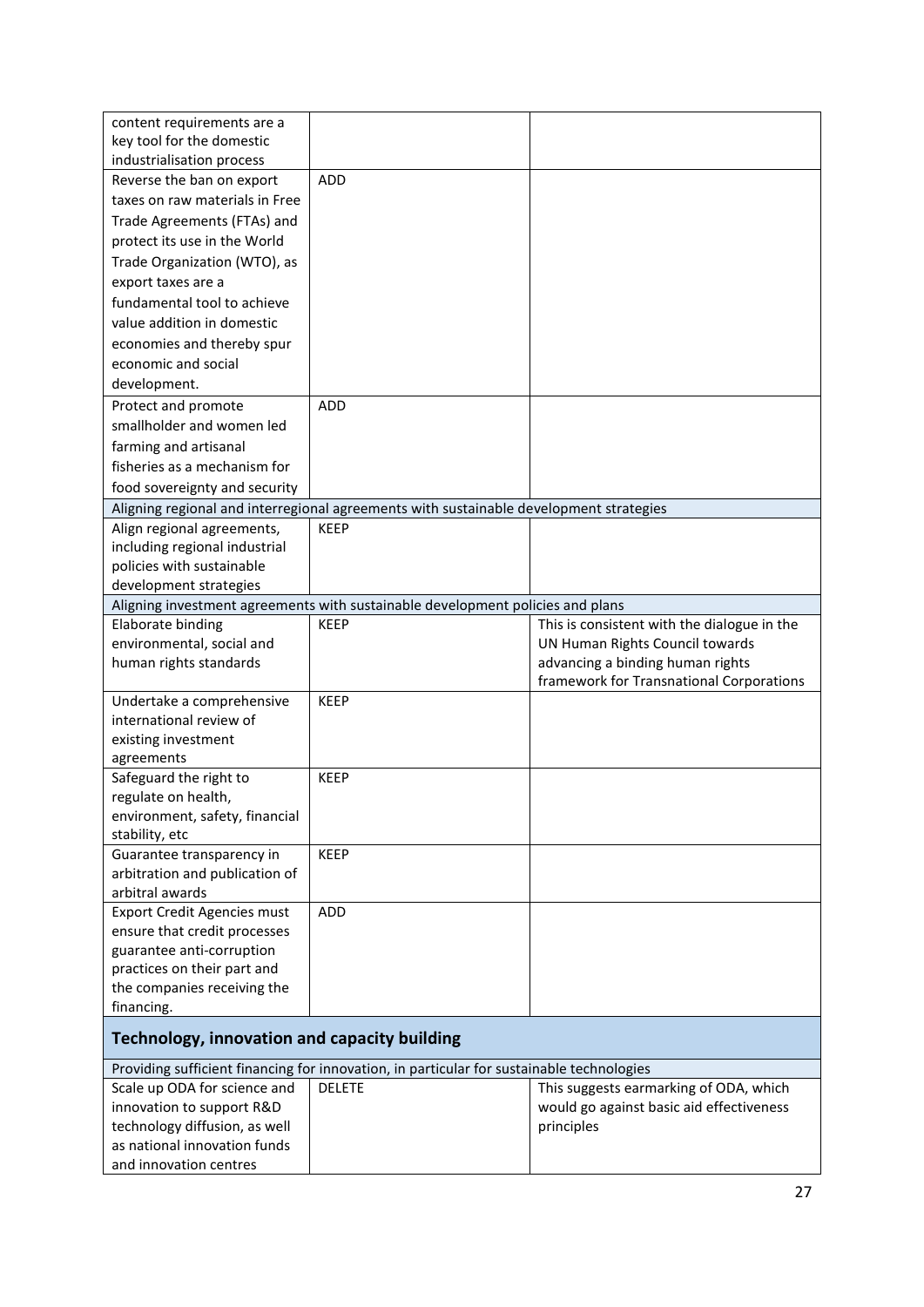| Addressing technology gaps in developing countries, particularly in the poorest countries |                                 |                                             |  |
|-------------------------------------------------------------------------------------------|---------------------------------|---------------------------------------------|--|
| Ensure intellectual property                                                              | AMEND by adding: ", facilitate  |                                             |  |
| regimes and the application                                                               | technological catch-up, improve |                                             |  |
| of TRIPS flexibilities are fully                                                          | health and education standards  |                                             |  |
| consistent with sustainable                                                               | and food security in developing |                                             |  |
| development                                                                               | countries"                      |                                             |  |
| Sovereign debt                                                                            |                                 |                                             |  |
| Strengthening debt crisis prevention                                                      |                                 |                                             |  |
| Adhere to UNCTAD Principles                                                               | <b>KEEP</b>                     | The UNCTAD principles constitute an         |  |
| on Responsible Sovereign                                                                  |                                 | important instrument to prevent new debt    |  |
| Lending and Borrowing                                                                     |                                 | crises from occurring both in the           |  |
|                                                                                           |                                 | developed and developing world, and         |  |
|                                                                                           |                                 | provide for a fair burden-sharing between   |  |
|                                                                                           |                                 | public and private sectors and between      |  |
|                                                                                           |                                 | debtors, creditors and investors            |  |
| Incorporate financing the                                                                 | <b>KEEP</b>                     |                                             |  |
| SDGs into debt sustainability                                                             |                                 |                                             |  |
| frameworks and assessments;                                                               |                                 |                                             |  |
| better use of debt                                                                        |                                 |                                             |  |
| sustainability assessments for                                                            |                                 |                                             |  |
| setting the type of                                                                       |                                 |                                             |  |
| development assistance                                                                    |                                 |                                             |  |
| Improving information on debt stocks and flows                                            |                                 |                                             |  |
| Initiate country-owned                                                                    | AMEND by adding "to cancel      | Debt audits are essential tools to resolve  |  |
| national debt audits in                                                                   | debt which is found to be       | current debt crises and prevent new crises  |  |
| creditor and debtor countries                                                             | illegitimate"                   |                                             |  |
| Improving the framework for sovereign debt restructuring                                  |                                 |                                             |  |
| Continue existing discussions                                                             | AMEND by adding                 | Sovereign debt is the only category of debt |  |
| on a multilateral framework                                                               | "following from UNGA            | not covered by an orderly insolvency        |  |
| for sovereign debt                                                                        | resolution (A/68/L.57/Rev.1)    | regime. A multilateral legal framework can  |  |
| restructuring                                                                             |                                 | close this important governance gap         |  |
| Convene a UN-and-IMF                                                                      | REPLACE with "Encourage IMF     |                                             |  |
| supported intergovernmental                                                               | to continue their efforts on    |                                             |  |
| committee to develop                                                                      | contractual approaches that     |                                             |  |
| proposals that may win                                                                    | discourage future hold-out      |                                             |  |
| widespread support                                                                        | scenarios, and request the UN   |                                             |  |
|                                                                                           | to address the statutory        |                                             |  |
|                                                                                           | approach, including by          |                                             |  |
|                                                                                           | convening an                    |                                             |  |
|                                                                                           | intergovernmental committee     |                                             |  |
|                                                                                           | with the IMF in an advisory     |                                             |  |
|                                                                                           | role, with the objective of     |                                             |  |
|                                                                                           | developing proposals that may   |                                             |  |
|                                                                                           | win widespread support          |                                             |  |
| Cancel illegitimate and<br>unsustainable debts                                            | ADD                             | Unsustainable and illegitimate debts        |  |
|                                                                                           |                                 | undermine the mobilization of financing     |  |
|                                                                                           |                                 | for development                             |  |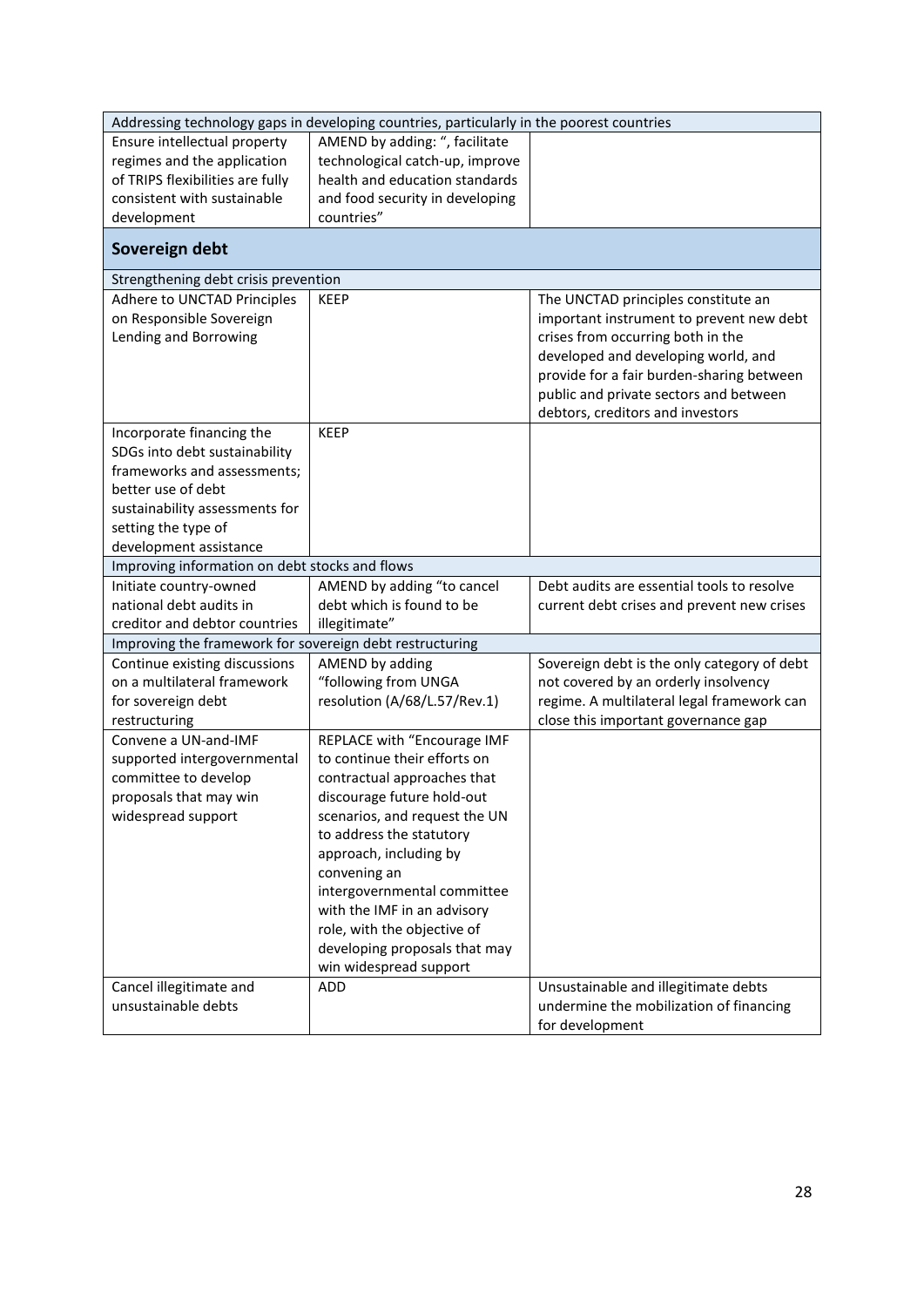| <b>Systemic issues</b>                                 |                                                                                             |                                             |
|--------------------------------------------------------|---------------------------------------------------------------------------------------------|---------------------------------------------|
| Strengthening the use of SDRs                          |                                                                                             |                                             |
| Implement SDRs as the main                             | REPLACE with: "Reform the                                                                   |                                             |
| reserve asset                                          | international monetary system                                                               |                                             |
|                                                        | through a credible system for                                                               |                                             |
|                                                        | coordination among deficit and                                                              |                                             |
|                                                        | surplus countries, a transition                                                             |                                             |
|                                                        | path towards use of SDRs as the                                                             |                                             |
|                                                        | main reserve asset and                                                                      |                                             |
|                                                        | eventually a supranational                                                                  |                                             |
|                                                        | currency and support for                                                                    |                                             |
|                                                        | countries to use capital account                                                            |                                             |
|                                                        | management measures."                                                                       |                                             |
| Systemically issue SDRs, with                          | <b>KEEP</b>                                                                                 |                                             |
| a development dimension in                             |                                                                                             |                                             |
| the allocation                                         |                                                                                             |                                             |
|                                                        | Increasing the size and scope of permanent international and regional financial safety nets |                                             |
| Strengthen and extend the                              | REPLACE with "Strengthen and                                                                |                                             |
| network of regional and cross                          | extend the network of regional                                                              |                                             |
| regional financial safety nets,                        | and cross regional financial                                                                |                                             |
| potentially with the IMF the                           | safety nets, systems for                                                                    |                                             |
| apex.                                                  | payment with domestic or                                                                    |                                             |
|                                                        | regional currencies, establishing                                                           |                                             |
|                                                        | regional development banks                                                                  |                                             |
|                                                        | oriented to finance productive                                                              |                                             |
|                                                        | and social sector sand aligned                                                              |                                             |
|                                                        | with sustainable development."                                                              |                                             |
|                                                        | Reducing the volatility of financial markets and private capital flows                      |                                             |
| Remove obstacles to capital                            | <b>KEEP</b>                                                                                 |                                             |
| account management and                                 |                                                                                             |                                             |
| regulations, including in trade                        |                                                                                             |                                             |
| and investment agreements                              |                                                                                             |                                             |
|                                                        |                                                                                             |                                             |
|                                                        | Reducing systemic risks of banking and shadow-banking systems                               |                                             |
| Enhance regulation and                                 | <b>KEEP</b>                                                                                 |                                             |
| supervision of under-                                  |                                                                                             |                                             |
| regulated financial markets                            |                                                                                             |                                             |
| and institutions such as                               |                                                                                             |                                             |
| shadow banking and 'too-big-<br>too-fail' institutions |                                                                                             |                                             |
| Expand the frequency and                               | <b>DELETE</b>                                                                               |                                             |
| availability of Financial Sector                       |                                                                                             |                                             |
| Assessment Programme for                               |                                                                                             |                                             |
| all countries                                          |                                                                                             |                                             |
|                                                        | Aligning international rules and standards with sustainable development objectives          |                                             |
| Initiate a process to establish                        | ADD                                                                                         | A Global Economic Coordination Council is   |
| a Global Economic                                      |                                                                                             | needed to ensure truly global cooperation   |
| Coordination Council at the                            |                                                                                             | and long-lasting solutions to the crisis in |
| UN                                                     |                                                                                             | the global financial system                 |
| Carry of coherence checks of                           | <b>KEEP</b>                                                                                 | In order to achieve the SDGs it is vital to |
| international rules on the                             |                                                                                             | ensure that international rules are not     |
| achievements of the SDGs                               |                                                                                             | undermining sustainable dev. objectives     |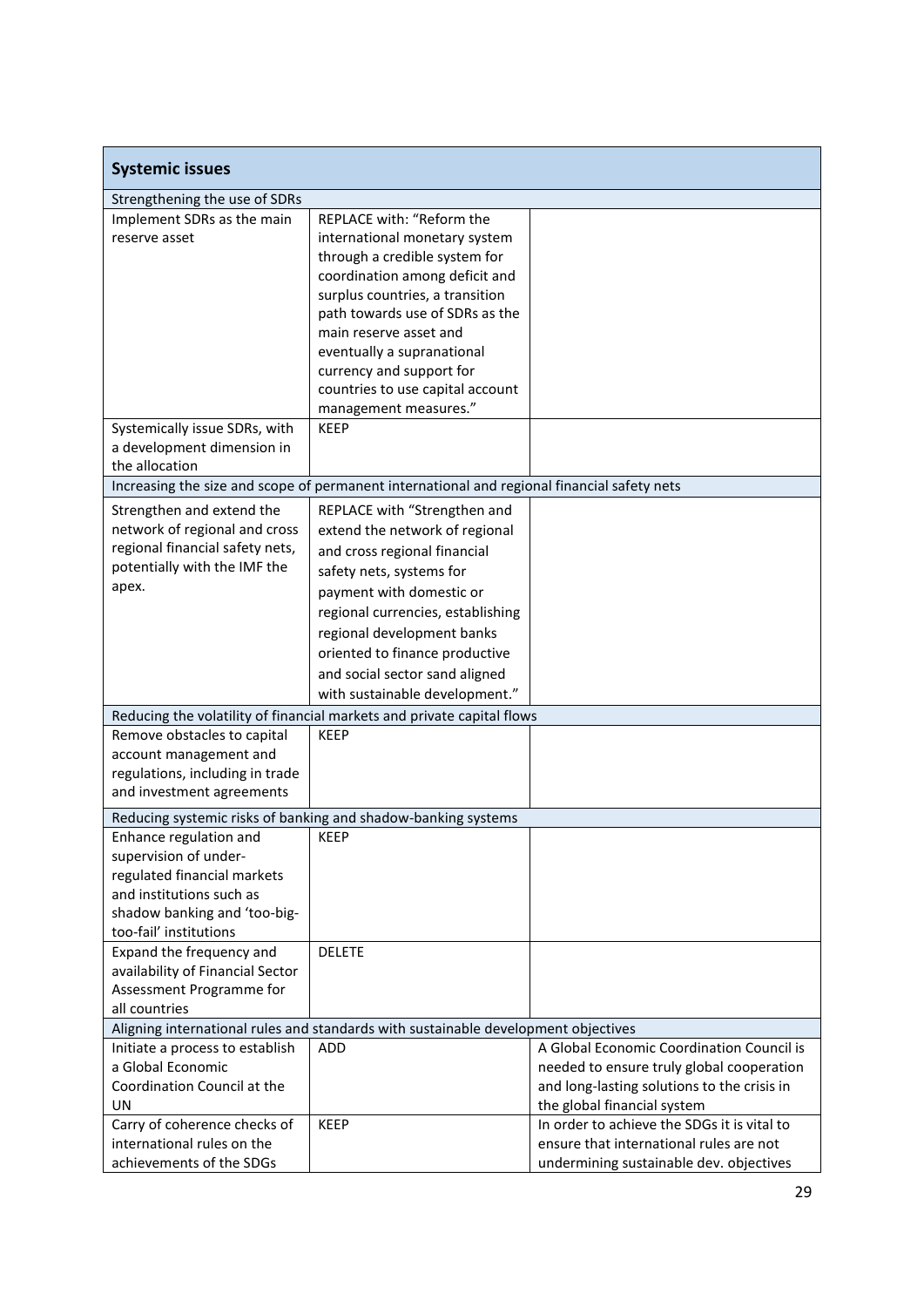| Align the business practices    | <b>KEEP</b>                                                                 |  |
|---------------------------------|-----------------------------------------------------------------------------|--|
| of development finance          |                                                                             |  |
| institutions, including IFIs    |                                                                             |  |
| with sustainable                |                                                                             |  |
| development objectives          |                                                                             |  |
| Respect each country's policy   | <b>KEEP</b>                                                                 |  |
| space and leadership to         |                                                                             |  |
| establish and implement         |                                                                             |  |
| policies for poverty            |                                                                             |  |
| eradication and sustainable     |                                                                             |  |
| development                     |                                                                             |  |
| Substitute current risk         | <b>ADD</b>                                                                  |  |
| weighted equity                 |                                                                             |  |
| requirements for banks with     |                                                                             |  |
| a system that can fulfil        |                                                                             |  |
| development and                 |                                                                             |  |
| sustainability purposes much    |                                                                             |  |
| better than credit risk-        |                                                                             |  |
| aversion                        |                                                                             |  |
|                                 | Enhancing developing countries representation in global economic governance |  |
| Further enhancing the voice     | AMEND by adding: "through                                                   |  |
| and vote of developing          | double majority voting,                                                     |  |
| countries in the IFIs           | reforming the quota formula on                                              |  |
|                                 | the basis of variables that                                                 |  |
|                                 | reflect 'demand' for finance and                                            |  |
|                                 | transferring Board chairs from                                              |  |
|                                 | underrepresented to                                                         |  |
|                                 | overrepresented                                                             |  |
|                                 | constituencies"                                                             |  |
| Enhance developing country      | <b>KEEP</b>                                                                 |  |
| participation in Financial      |                                                                             |  |
| <b>Stability Board decision</b> |                                                                             |  |
| making                          |                                                                             |  |
| Introduce open, transparent,    | <b>KEEP</b>                                                                 |  |
| gender-balanced, merit-         |                                                                             |  |
| based selection of senior       |                                                                             |  |
| leaders of all international    |                                                                             |  |
| institutions                    |                                                                             |  |
| Monitoring, data and follow-up  |                                                                             |  |
| Addressing data gaps            |                                                                             |  |
| Create a central tracking       | <b>KEEP</b>                                                                 |  |
| mechanism for data on all       |                                                                             |  |
| cross-border financing flows    |                                                                             |  |
| that brings together existing   |                                                                             |  |
| databases.                      |                                                                             |  |
| Monitor and publish detailed    | <b>ADD</b>                                                                  |  |
| data on FDI, private flows,     |                                                                             |  |
| portfolio flows by country of   |                                                                             |  |
| origin and destination, sector  |                                                                             |  |
| as well as the flows through    |                                                                             |  |
|                                 |                                                                             |  |
| special purpose entities        |                                                                             |  |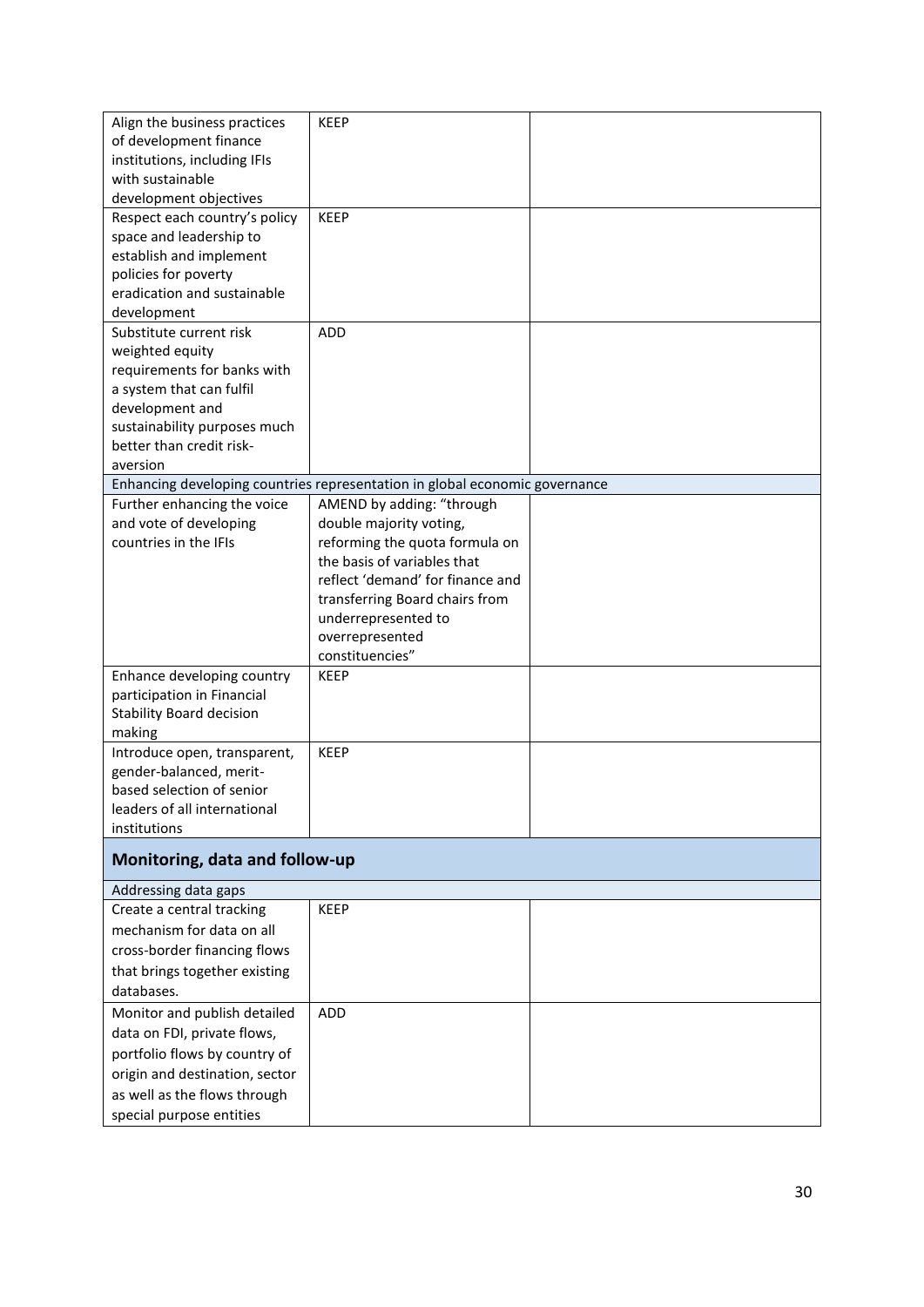| Country-level foreign deposit    | ADD                           |                                            |
|----------------------------------|-------------------------------|--------------------------------------------|
| data collected by the Bank for   |                               |                                            |
| <b>International Settlements</b> |                               |                                            |
| should be publicly available     |                               |                                            |
| All actors, including private    | ADD                           |                                            |
| actors, providing finance for    |                               |                                            |
| development activities to        |                               |                                            |
| commit to publishing             |                               |                                            |
| information about their          |                               |                                            |
| spending activities and          |                               |                                            |
| commitments to the IATI          |                               |                                            |
| standard by 2020                 |                               |                                            |
| The international community,     | ADD                           |                                            |
| with significant input and       |                               |                                            |
| support from the World Bank,     |                               |                                            |
| should commit to investing in    |                               |                                            |
| more timely, comprehensive       |                               |                                            |
| and subnationally                |                               |                                            |
| detailed/disagreggated detail    |                               |                                            |
| on poverty, human                |                               |                                            |
| development indicators, and      |                               |                                            |
| gender and disability, to        |                               |                                            |
| ensure that the impacts of       |                               |                                            |
| financial flows on people and    |                               |                                            |
| communities can be               |                               |                                            |
| monitored and progress in        |                               |                                            |
| development assessed.            |                               |                                            |
| Additional and dedicated         | ADD                           |                                            |
| funding should be given to       |                               |                                            |
| developing countries to          |                               |                                            |
| strengthen national statistical  |                               |                                            |
| systems, and for capacity        |                               |                                            |
| building in data collection,     |                               |                                            |
| use and analysis, in order that  |                               |                                            |
| the impacts of financial         |                               |                                            |
| interventions on populations     |                               |                                            |
| can be assessed and national     |                               |                                            |
| budgetary allocations for        |                               |                                            |
| development planned more         |                               |                                            |
| effectively.                     |                               |                                            |
| Improve the availability of      | AMEND the word "ability" with | The word "ability" is not in line with the |
| disaggregated financing data     | "disability"                  | UN Convention on the Rights of persons     |
| along sector, geographic,        |                               | with disabilities (CRPD)                   |
| investor type, gender,           |                               |                                            |
| ethnicity, age, ability, and     |                               |                                            |
| other dimensions, where          |                               |                                            |
| appropriate"                     |                               |                                            |
| Implement the Open               | <b>ADD</b>                    |                                            |
| Contracting Principles and       |                               |                                            |
| Data Standard.                   |                               |                                            |